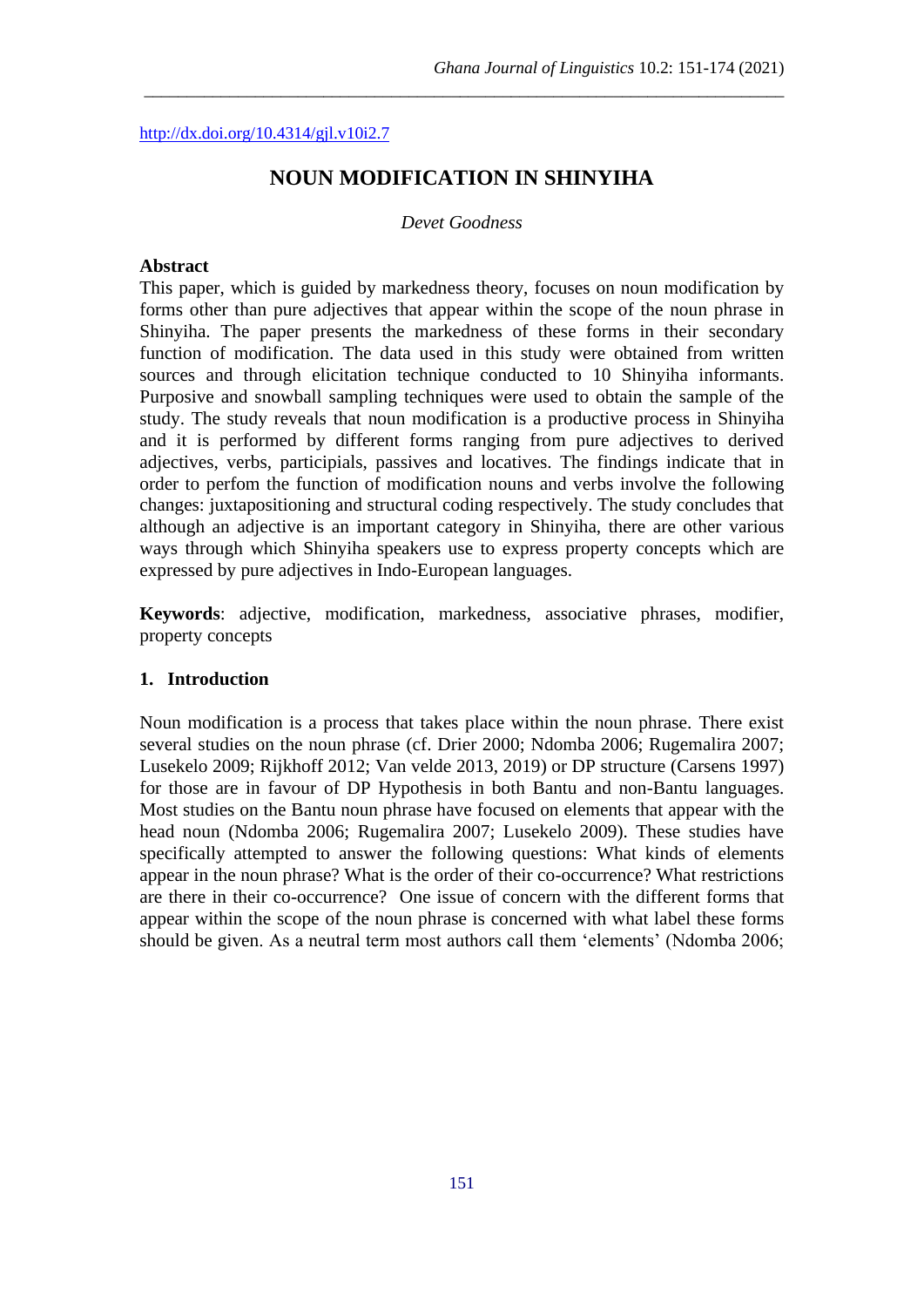Rugemalira 2007; Lusekelo 2009). Whether or not all elements that co-occur with a head noun should be regarded as modifiers is open to debate. This debate is beyond the scope of this paper. The current paper focuses on elements that in one way or another add meaning to the head noun. That is, any form that occurs with the head noun to describe it will be regarded as a modifier. I will focus on other marked forms and the way they perfom the process of modification and the various meanings they add to the head noun. In this context, modification is the process of adding meaning to the head noun. Modification is an optional and a macrofunction which covers a wide range of semantic notions. Carnie (2013) proposes informal and formal principles of modification. According to him, informally, modifiers are always attached within the phrase they modify and formally, using X bar theory, If an XP (that is, a phrase with some category  $X$ ) modifies some head  $Y$ , then  $XP$  must be a sister to  $Y$  (i.e a daughter of YP. Stowel (1981) posits that every modifier must be a maximal projection (to use the minimalism concept) of phrasal category.

\_\_\_\_\_\_\_\_\_\_\_\_\_\_\_\_\_\_\_\_\_\_\_\_\_\_\_\_\_\_\_\_\_\_\_\_\_\_\_\_\_\_\_\_\_\_\_\_\_\_\_\_\_\_\_\_\_\_\_\_\_\_\_\_\_\_\_\_\_\_\_\_\_\_\_

Rubin (1994) proposes a model where modifiers are headed by a functional category contrary to what used to be the case in the earlier Chomsky's Generative models where only lexical categories (nouns, verbs, adjectives) were heading the phrases. Traditionally, based on Structuralism there are two types of modifiers: premodifiers and postmodifiers. Premodifiers appear before the head noun while postmodifiers appear after the head noun. In English, for instance, the word 'tall' in a *tall* boy is a premodififier and the phrase *under the table* in the phrase 'the boy *under the table'* is a postmodifier. Modification is the defining function of adjectives (Croft 1991, 2001). However, it is important to note that there are other forms that when marked they perfom the function of modification.

Nouns and adjectives in Bantu languages share certain properties based on their morphology and syntactic distribution. Radford (2004) following Chomsky's approach uses plus and minus signs to distinguish between nouns, adjectives, verbs and prepositions as follows: Adjective =  $[+N, +V]$ , Noun=  $[+N, -V]$ , Verb=  $[+V, -N]$ , prepositions are [–N, -V]. Langacker (2009) developed a linguistic structure based on cognitive approach and distinguished two types of prominence: profiling and trajectory/landmark organisation. According to him, each is strongly motivated in purely semantic terms, and subsequently proves essential for describing grammar. Langacker (2009) argues that an expression can profile a thing or a relationship. He distinguishes between adjective, verb and noun in terms of predicate structure. He identifies two types of predicates; a nominal predicate which designates a thing and a relational predicate which designates either an atemporal relation or a process. Langacker (2009) shows that atemporal relations correspond to categories such as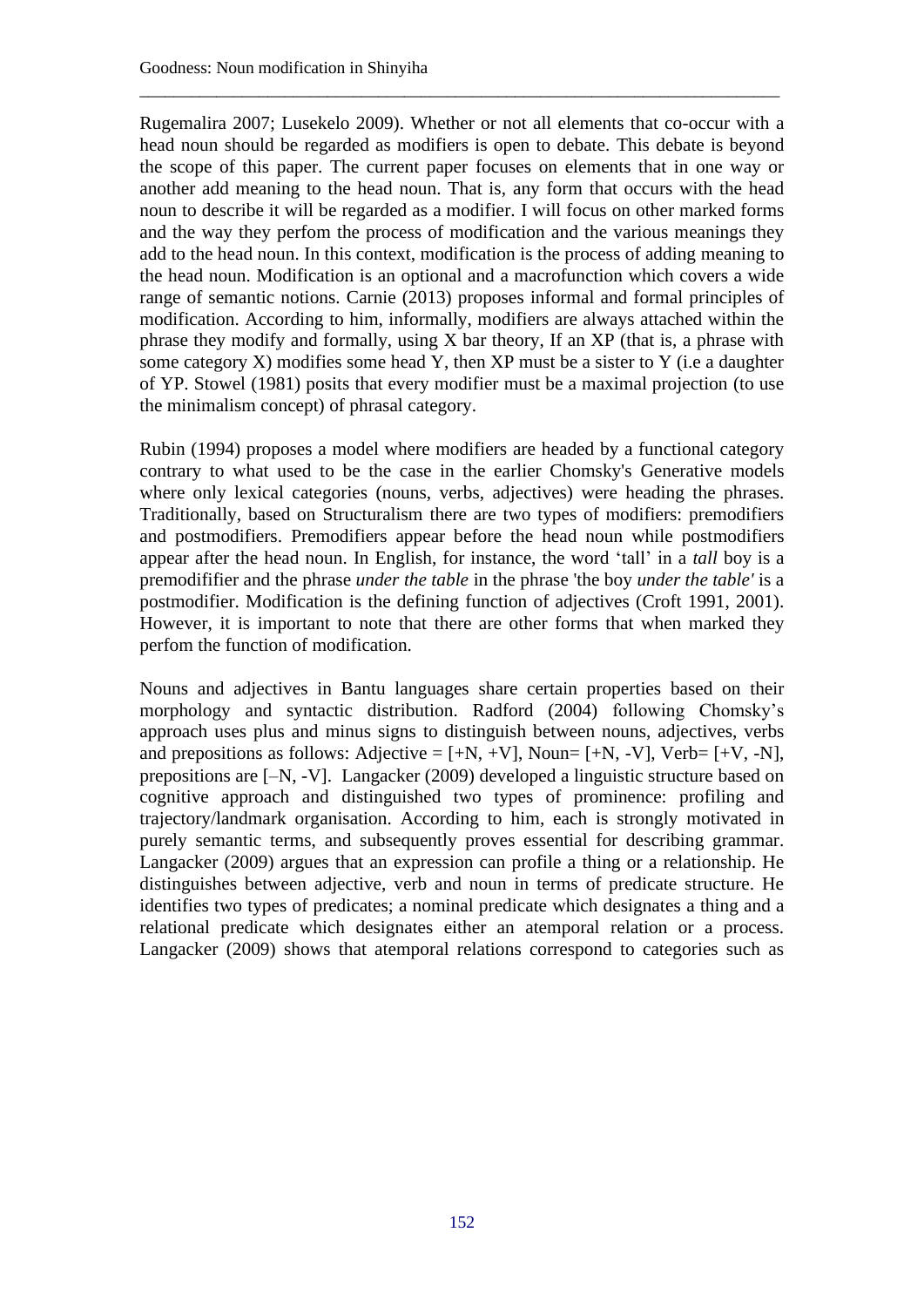adjectives, adverbs, prepositions, infinitives and participles. According to him nouns are also atemporal because they do not designate processes but a thing. The word 'thing' in Langacker's words is not limited to physical objects but it also includes abstract nouns. Langacker (2009) offers a definition of a thing as a product of grouping and reification. He notes that the trajectory of an adjective is a thing (noun) which it describes as having a certain property.

\_\_\_\_\_\_\_\_\_\_\_\_\_\_\_\_\_\_\_\_\_\_\_\_\_\_\_\_\_\_\_\_\_\_\_\_\_\_\_\_\_\_\_\_\_\_\_\_\_\_\_\_\_\_\_\_\_\_\_\_\_\_\_\_\_\_\_\_\_\_\_\_\_\_\_

The concept of 'thing' is also used by Halliday (1994) in his model showing the arrangement of the following elements in a noun phrase: *Deictic, Numerative, Epithet, Classifier, Thing, Quantifiers*. According to Halliday 'thing' is the function realised by the head noun of the noun phrase. Payne (2010) differentiates between modifiers and complements. He shows that both complementation and modification are very syntactic functions that may occur within any phrasal category. Payne shows that complements are licenced by their heads while modifiers are not. A head which is defined in purely syntactic terms expresses the meaning incompletely in itself and, therefore, requires (i.e licences) another element to complete it. This is different from a head which is defined in purely semantic terms. Payne (2010) argues that complements complete the meaning of a phrase and modifiers, and on the other hand, they may add important information but they are not licenced by their heads. According to Payne (2010) modifiers are not necessarily the expression of a complete idea. By implication here modifiers include not only pure adjectives but also other forms which in this article are included as modifiers.

In this paper, I describe different ways by which the Shinyiha noun can be modified to express various meanings, herein referred to as property concepts, which may be expressed by a single adjective in other languages. I present patterns of noun modification by other forms to express what Dixon (1977, 1982, 2004) calls property concepts. In order to narrow the focus of this paper, the closed system elements such as demonstratives, possessives and interrogatives, are not dealt with in this paper. Forms other than adjectives that perfom the function of adjectives will be referred to as adjectivals. These forms which have their primary functions but perfom functions expected to be perfomed by adjetives are marked in their functions, thus calling for markedness theory.

# **2. Materials and Methods**

Data for this study were obtained from 10 Shinyiha speakers found in Ileje, Ntembo village. In a linguistic study like the current one, 10 respondents were considered to be enough to provide reliable data as the use of many respondents might bring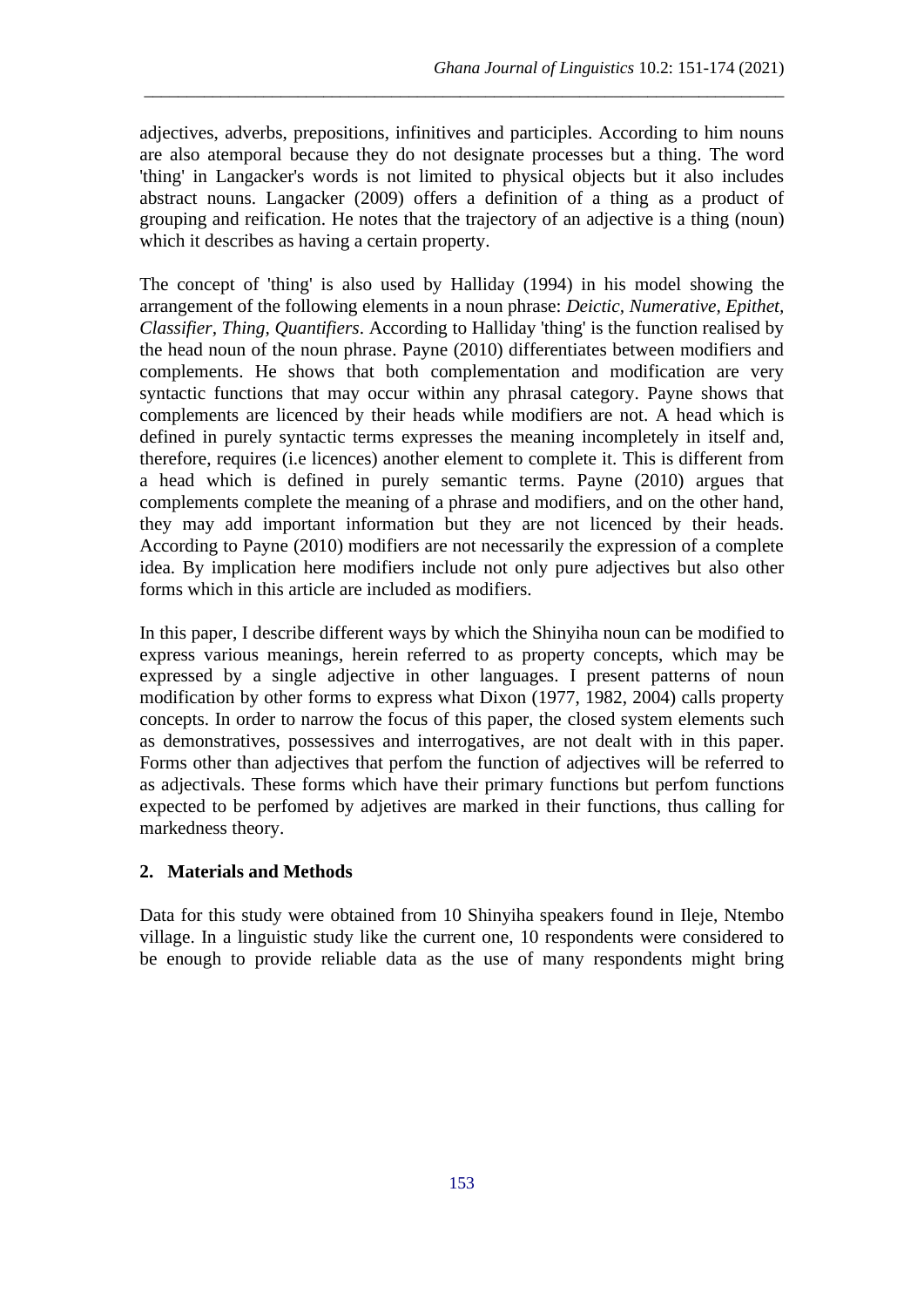variations between the respondents which would confuse the researcher. Therefore, 10 respondents helped to minimize individual variations. The speakers were selected by purposive and snowball sampling techniques. The researcher purposely used informants believed to be competent in Shinyiha. The sample comprised informants of different ages, ranging from 30 years and above. To minimize bias on the part of the researcher, snowball sampling technique was used. Therefore, five participants were known to the researcher and the other five participants were new to the researcher. Data were obtained from two main scources: oral sources and written sources.

\_\_\_\_\_\_\_\_\_\_\_\_\_\_\_\_\_\_\_\_\_\_\_\_\_\_\_\_\_\_\_\_\_\_\_\_\_\_\_\_\_\_\_\_\_\_\_\_\_\_\_\_\_\_\_\_\_\_\_\_\_\_\_\_\_\_\_\_\_\_\_\_\_\_\_

Oral sources involved elicitation, a method commonly used by linguists. The researcher elicited data on noun phrases, to find out the different kinds of modifiers that co-occur with the noun and any structural coding involved when the process of noun modification occurs. The researcher used a checklist which contained Kiswahili data consisting of noun phrases with various modifiers. The respondents were asked to find their equivalents in Shinyiha. The participants were also asked to narrate any stories or events that took place in the village. The researcher noted down various structures of interest from the stories narrated. Written sources were obtained from Shinyiha story books. The different noun phrase structures were examined and thereafter analysed. The researcher used 150 tokens containing noun phrases.

# **3. Theoretical Approaches**

As noted earlier this study is guided by Markedness theory. The concept of 'markedness' was first used by the Prague scholars, Nikolai Trubetzkoy and Roman Jakobson and it was applied in phonology. Later on, the concept received considerable attention by several other scholars and its use spread to other fields. Markedness theory holds that certain linguistic elements in the world languages are more basic, natural and more frequent (unmarked) than others which are less natural and less frequent (marked). Givon (2001) provides the following criteria for determining markedness: *Frequency distribution:* The marked category tends to be less frequent than the unmarked one; *cognitive complexity*: This involves the extent to which the form is structured and processed in the mind/brain. A complex form tends to use more mental effort than the simple one. *Structural complexity;* a marked form has a complex structure as it may require structural coding.

The criteria above imply that the unmarked category is the one that has a wider distribution and the marked one is the one that has a less distribution. Cognitively, the unmarked form tends to be simple to articulate as opposed to marked one. Structural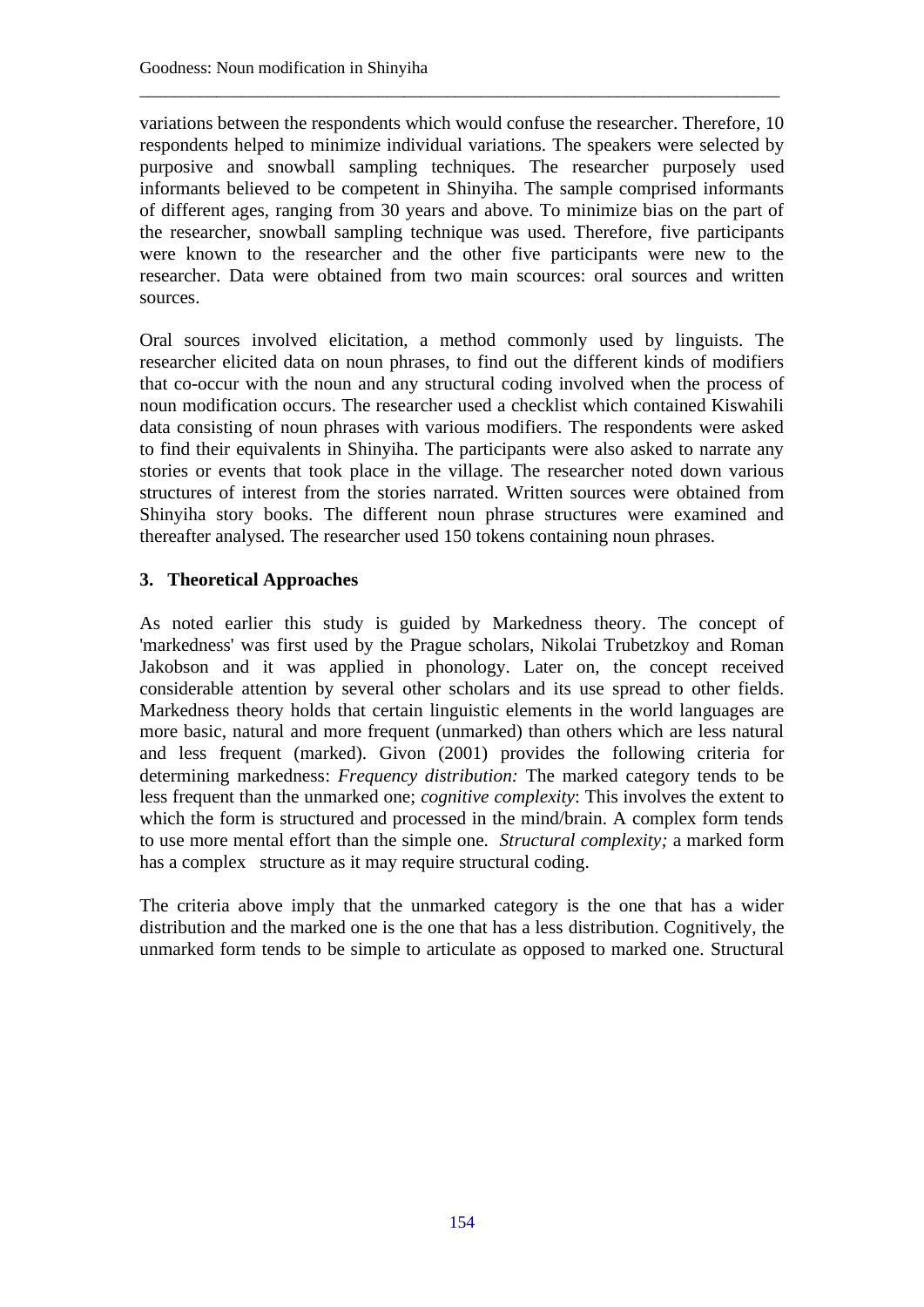complexity seems to be the least controversial criterion compared to other markedness criteria. Structural complexity which is based on morphology received support from Greenberg (1966) who argued that markedness in morphological sense may be used to determine which of two related categories is more basic or more expected. Croft (2003) provides examples of mophologial markedness hierarchies as follows: Number: (nouns, pronouns, adjective, verb), trial > dual >plural >singular

\_\_\_\_\_\_\_\_\_\_\_\_\_\_\_\_\_\_\_\_\_\_\_\_\_\_\_\_\_\_\_\_\_\_\_\_\_\_\_\_\_\_\_\_\_\_\_\_\_\_\_\_\_\_\_\_\_\_\_\_\_\_\_\_\_\_\_\_\_\_\_\_\_\_\_

Gender: (noun, adjective) oblique > nominative person (ver):  $2 > 1 > 3$  or  $1 > 2 > 3$  etc.

According to Levinson (2000:137), marked forms are more morphologically complex and less lexicalized, more prolix or periphrastic. Cognitive complexity seems to be the most complex and problematic criterion. Since no one can access the mind, it is difficult to say which forms are cognitively complex and which ones are not. Similar to the concept of markedness, based on meaning, when referring to semantics, scholars differentiate different parts of speech in terms of prototypicality, a central term in prototype theory (Hopper and Thompson 1984). Scholars who are guided by prototype theory argue that certain forms are prototypical and others are peripheral. Drawing examples from animals, Taylor (1991) shows that although there are many living creatures that can be grouped under the category of birds, there are those which are more typical than others. For instance, a parrot is a better example of a bird than an ostritch. In other words, a parrot is a prototypical bird. If we apply markedness theory a parrot is unmarked while an ostritch is marked.

With regards to lexical categories, there are typical nouns, typical adjectives, typical adverbs, etc. For example, traditionally, a typical noun is the one which is inflected for number (singular and plural). More recently, syntactic approaches have dealt with distributional variability in terms of markedness. That is, they tend to define parts of speech in terms of unmarkedness or typical syntactic distribution. Based on the markedness theory, a verb is a lexical item that can be used as an actant of a specific predicate only. According to Greenberg (1966), verbs, nouns, adjectives and adverbs can be placed in a continuum to explain their markedness as follows: Verb> Noun> Adjective >Adverb. According to this scale, elements to the right end of the scale are more marked than elements to their left and marked distinctions are expected to be more readily neutralized than the ummarked ones. In this sense, adjectives are more marked than verbs. Croft (1991) argues that in many ways adjectives are an intermediate class between verbs and nouns. I will refer to Dixon's (2004) semantic classes to examine the meanings expressed by the different modifiers. In this paper, the following criteria will be used to determine a marked form: *frequency of occurrence*: forms which seem to occur infrequently. *Complex forms*: Forms that undergo morphological modification such as structural coding, compounding,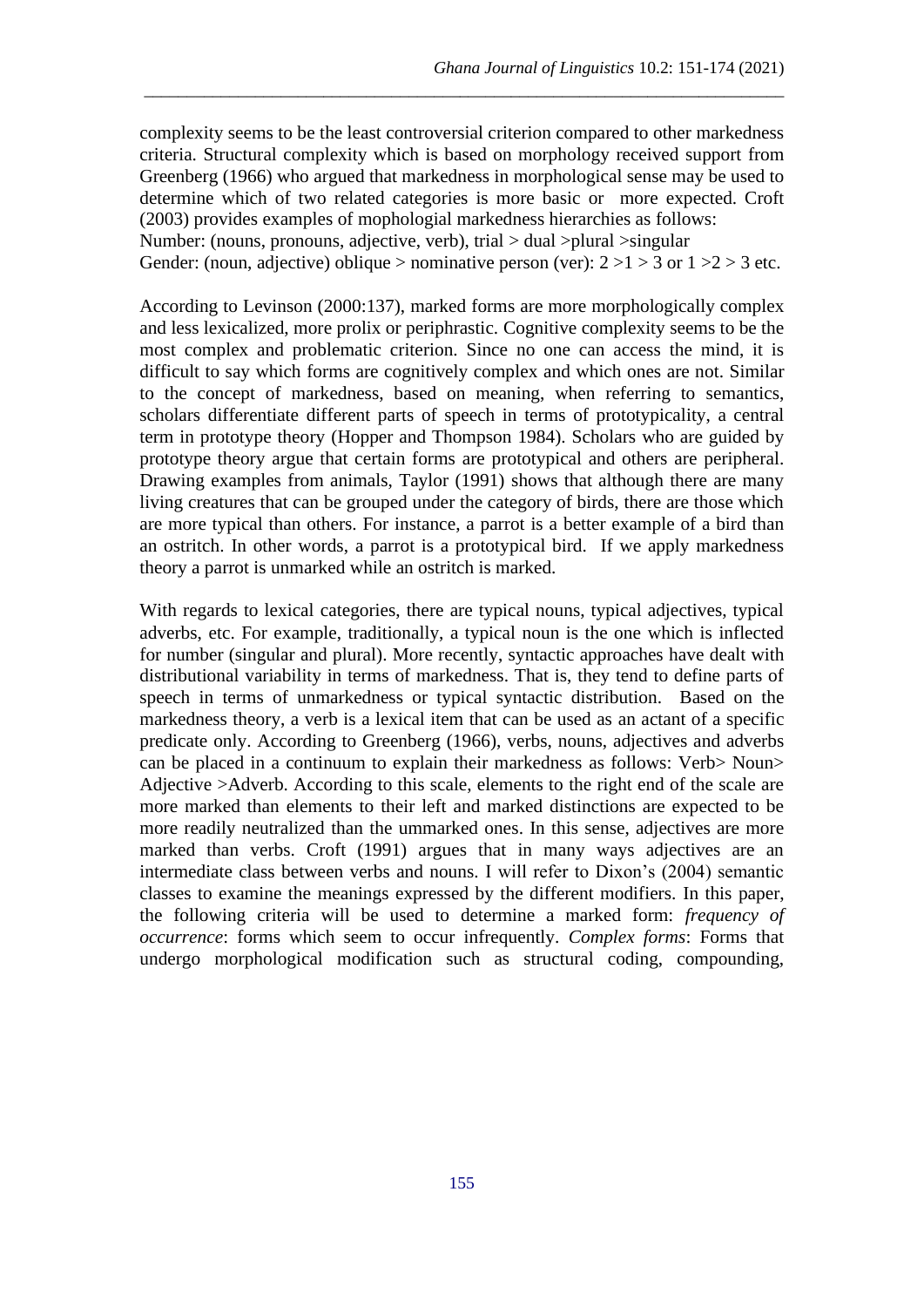addition of other forms, derived forms and *complex meanings:* Forms that convey extra meanings not expressed by pure adjectives.

\_\_\_\_\_\_\_\_\_\_\_\_\_\_\_\_\_\_\_\_\_\_\_\_\_\_\_\_\_\_\_\_\_\_\_\_\_\_\_\_\_\_\_\_\_\_\_\_\_\_\_\_\_\_\_\_\_\_\_\_\_\_\_\_\_\_\_\_\_\_\_\_\_\_\_

This paper shows the markedness of nouns and verbs in their role of expressing property concepts. In the following section, I begin with modification by adjectives which is its typical defining function of adjectives.

# **4. Modification by Adjectives**

I will present adjectives in passing as they deserve a study of their own. A brief discussion is important here so as to paint a picture of how this class of words behave in Shinyiha. Then much attention will be paid to other modifiers which in this paper are considered as marked. Precisely speaking, adjectives are words which describe the noun to give it various interpretations. There exist several studies on adjectives (Bhat 1994; Mpofu 2009, Nyanda 2010). Like other nouns in the world languages, Shinyiha nouns can be modified to give the noun different interpretations. A Shinyiha adjective is best described in the context of morphosyntax since adjectives do not occur by themselves; they must co-occur with their *trajectory*, to use Langacker's (1987; 2008; 2009) term. Simply put, they occur with a variable prefix. They adopt the form of the head noun. Observe the following examples of the adjective stem **-***refu* in Kiswahili (Examples from my intuitive knowledge):

| $(1)$ mtu mrefu | 'a tall person'     |
|-----------------|---------------------|
| watu warefu     | 'tall people'       |
| kitu kirefu     | 'a tall/long thing' |

The examples above illustrate the different forms of the adjective **–***refu* which changes according to the form of the head noun. As is the case with other Bantu languages, adjectives in Shinyiha may be classified into two classes: underived and derived adjectives.

# *Underived Adjectives*

Underived adjectives refer to adjectives whose roots cannot be traced from other word categories such as nouns, verbs, adverbs etc. When an adjective modifies a noun, it expresses meanings which Dixon (2004) classifies into what he calls adjective semantic types/classes. I borrow his idea here with a view to examining how these several meanings are expressed by Shinyiha adjectives. I present a semantic classification of Shinyiha adjectives hereunder:

**Dimension:** -*piti* 'big'fat' -*nsi* 'small'/young, -*nyela* 'thin', -*tali*' tall, long *-inu* 'fat', -*babazu* 'broad; -*baba* 'wide'. **Value**: '-*inza* 'good'; -*βiβi* 'bad'; -*kaali* 'old', -*shindamu* 'honourable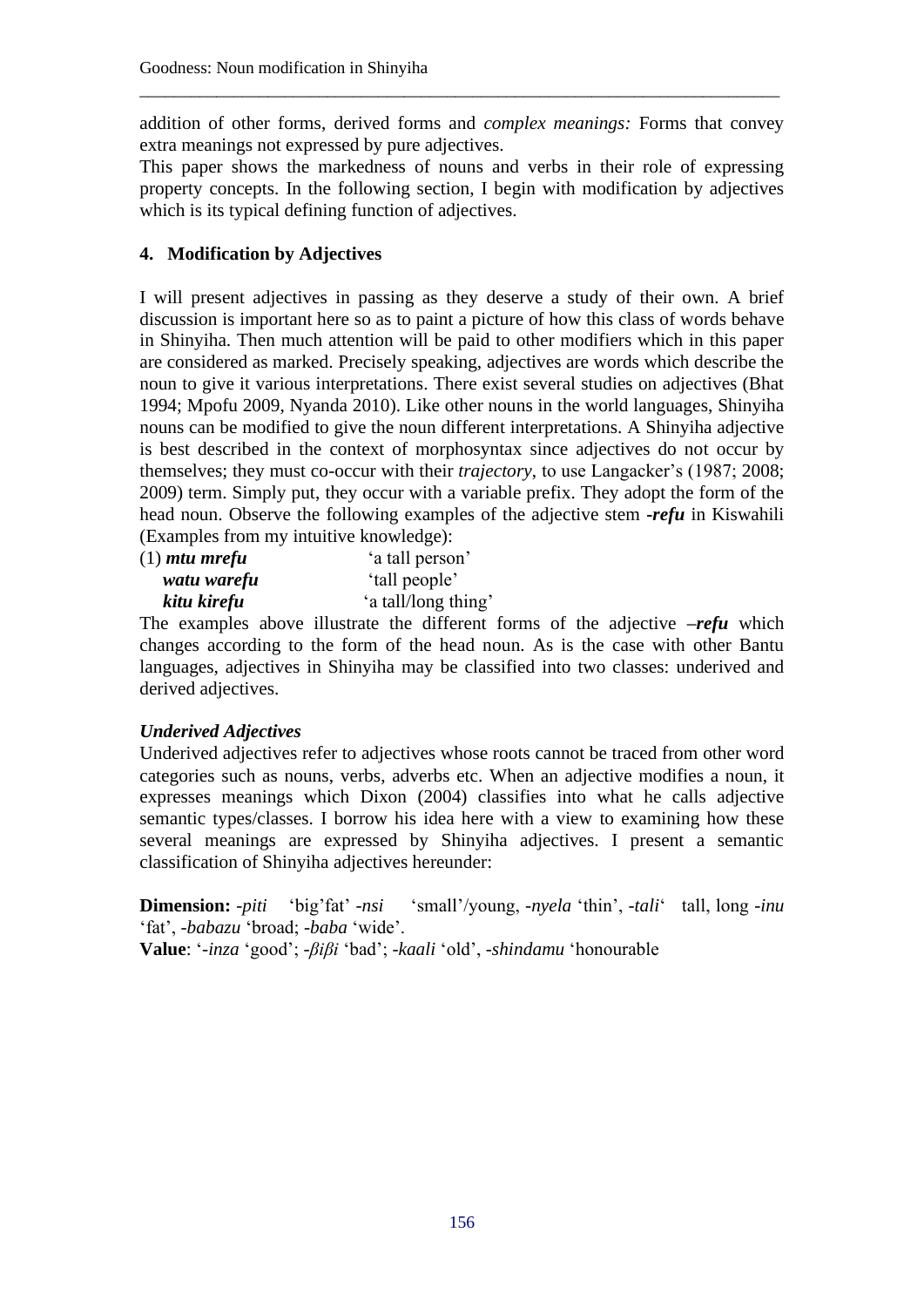**Age:** *songo*'elderly'; -*pwa* 'new'; -*gosi* 'old'(for people/ animals **Colour**: *ilu* 'black' -*zelu* 'white' -*chemamu*'red'; -*βogwa*'green' **Behaviour:** *hata* 'lazy' ; -*luvu* 'selfish' ; -*tonsu* 'polite' ; -*βesi* 'loiterer' ;-*hali* 'ruthless' **Physical condition:** -*βinu* 'sick'; *-gomu*'hard' **Taste** : *hali* 'sour/bitter' ; -*sulu* 'fresh' ; -*nonu* 'sweet **Weight** : pupusu 'light', mwaamu 'heavy' **Quantity** : -nji 'many/much **State of mind** : kaleza 'dull' ; pena 'mad' **Physical appearance**: -*sanza* 'clean'; *-nyali* 'dirty'for things'; -*popo* 'dirty' (for people-*βulunje* 'round'; -*papa* 'flat'

\_\_\_\_\_\_\_\_\_\_\_\_\_\_\_\_\_\_\_\_\_\_\_\_\_\_\_\_\_\_\_\_\_\_\_\_\_\_\_\_\_\_\_\_\_\_\_\_\_\_\_\_\_\_\_\_\_\_\_\_\_\_\_\_\_\_\_\_\_\_\_\_\_\_\_

#### (Goodness 2014)

This classification slightly differs from what Dixon (1982, 2004) terms universal semantic types associated with adjectives. The following semantic types are not found in Dixon's (1982, 2004) list: *state of mind, physical appearance, taste* and *behaviour.* The findings indicate that it is difficult to classify meanings into discrete classes since meanings cannot be categorised into observable units like morphemes. In my view, certain meanings included under Dixon's classification need to be assigned to separate classes. For example, Dixon's physical condition includes various meanings such as taste, state of mind, physical appearance, etc. that cannot be classified together.

The classifications displayed above implies that the meaning of an adjective depends on the meaning of its *trajectory*, to use Langacker's (1987) term. In this sense, several interpretations may be assigned to a single phrase. The adjective **-***piti*, in Shinyiha, for instance, can co-occur with many other nouns to denote various meanings. Consider the meanings of the adjective *–piti* when it co-occurs with different nouns.

| $(2)$ a. Umuntu umupiti | 'a famous person' or a big person |
|-------------------------|-----------------------------------|
| b. Umulungu umupiti     | 'a powerful God', the mighty God  |
| c. Ibhungaana ipiti     | 'a huge crowd'                    |
| d. Insibho impiti       | lit.'strong ideas'                |

Example (2) above clearly indicates that adjectives adopt their meanings from their trajectories. For example, the word *mupiti* in *umuntu mupiti* acquires its meaning from the noun *umuntu* 'person'. When the same adjective co-occurs with a different noun, for example, *ibhungana* 'crowd' the modified noun extends its meaning. However, one can argue that these different meanings are related to the core meaning 'big.' This is the case for meaning expansion. Examples in (2) indicate that when a noun is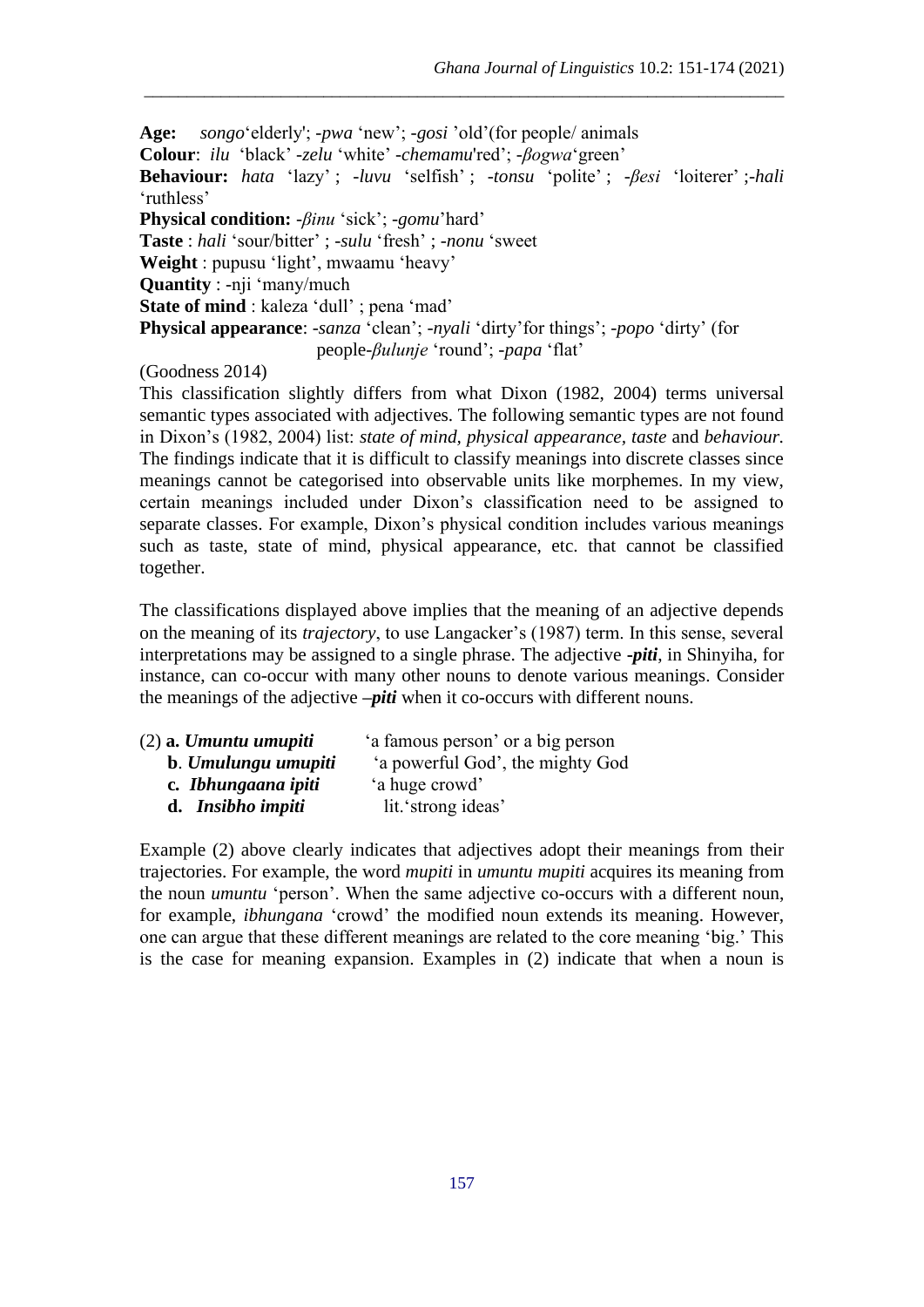modified by an adjective, it results into various meanings which cannot be strictly divided into discrete classes. Examples in (2) above imply that one cannot ignore context in the interpretation of meaning of the modifier.

\_\_\_\_\_\_\_\_\_\_\_\_\_\_\_\_\_\_\_\_\_\_\_\_\_\_\_\_\_\_\_\_\_\_\_\_\_\_\_\_\_\_\_\_\_\_\_\_\_\_\_\_\_\_\_\_\_\_\_\_\_\_\_\_\_\_\_\_\_\_\_\_\_\_\_

### 4.1 Derived Adjectives

Derived adjectives are those whose stems can be traced in other word categories. In Shinyiha most adjectives are derived from verbs. Shinyiha has a good number of derived adjectives. Examine the following list of derived adjectives.

| <b>Stem</b>     | <b>Gloss</b>       | <b>Verb Stem</b>              | <b>Gloss</b>    |
|-----------------|--------------------|-------------------------------|-----------------|
| $-\beta$ inu    | sick               | $\langle \beta$ ina $\rangle$ | become sick     |
| $-\beta omvi$   | hardworking        | $<\beta omba$                 | Work            |
| $-\beta$ ulunje | Round              | $\langle \beta$ ulunga>       | Mould           |
| -imi            | Selfish            | $\langle i$ ma $\rangle$      | refuse to give  |
| -jenzi          | loiterer           | $\langle$ <i>ienda</i>        | Walk            |
| $-logi$         | witch              | <loga></loga>                 | bewitch         |
| -lumu           | dry                | $\langle luma \rangle$        | to dry          |
| -manyi          | educated           | $\langle$ <i>manyisya</i>     | teach           |
| -nyali          | dirty              | $\langle nyazya \rangle$      | make dirty      |
| -pezi           | lit. creator       | $\langle$ <i>pela</i> $>$     | Create          |
| $-pinyu$        | pregnant (animals) | $<\pinya$                     | become pregnant |
| -pumaje         | quiet              | $<$ puma $>$                  | become quiet    |
| $-pwe$          | Hot                | $<$ <i>pwa</i> $>$            | become cooked   |
| -sankanu        | talkative          | $\langle$ sankana $\rangle$   | Talk            |
| -sansamsu       | charming           | $<$ sansamuha $>$             | be charming     |
| -tamwe          | troublesome        | <tamwa></tamwa>               | be troublesome  |
| -yanzi          | talkative          | $<$ yanga $>$                 | Talk            |

*Table 1: Derived Adjectives*

I have collected 17 derived adjectives. The derived roots either have a derivational suffix -*e, -i for example, -im-i* 'selfish' -*yanz-i* 'talkative',*-jenz-i* lit.'loiterer'', or -*u* and the verb stem such as -*βin-u* 'sick', -*nyaz-u* 'dirty', A few derived adjectives end with suffix -*e* like –*βulunj-e* 'round' and -*tamwe* 'troublesome'. When a noun is modified by a derived adjective, it results in various meaning types, for example, behaviour –*tamwe* 'troublesome', -*yanzi* talkative', physical appearance '-*nyazu*  'dirty', shape 'round', etc. Generally, speaking derived adjectives modify the meaning of the head noun and this meaning is related to the meaning of the word class from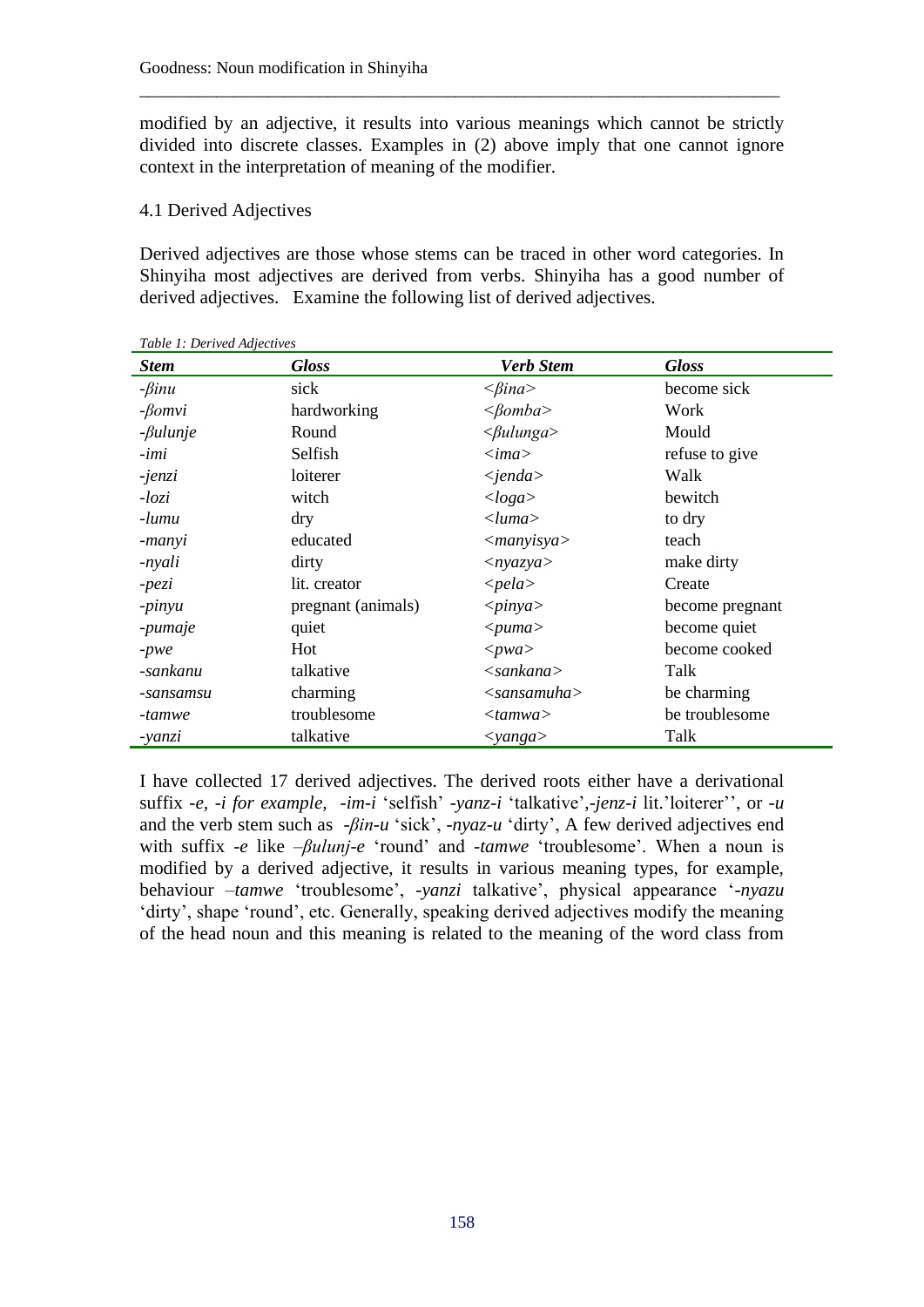which it was derived. What puts this derived adjective in the class of adjectives is the form it adopts, the meaning of the derived stem and its syntactic distribution.

\_\_\_\_\_\_\_\_\_\_\_\_\_\_\_\_\_\_\_\_\_\_\_\_\_\_\_\_\_\_\_\_\_\_\_\_\_\_\_\_\_\_\_\_\_\_\_\_\_\_\_\_\_\_\_\_\_\_\_\_\_\_\_\_\_\_\_\_\_\_\_\_\_\_\_

### **5. Modification by Participials and Passives**

Participials and passives deserve a special attention as it seems they are not common in most Bantu languages and different from other derived adjectives they partly consist of the morphology of the verb extension and partly that of an adjective. A participial is a verbal form that typically ends in a verb affix. As noted before, any other form apart from an adjective that perfoms the function of modification is regarded as marked. Participials and passives have been classified separately from derived adjectives since their morphology differs from that of derived adjectives to some extent. They end in *-ile* suffix or a passive suffix -*w* which are typical verb markers. These forms are marked when they modify nouns. I have collected a few examples as shown below:

| Tuble 2. I anneiphais and I assives |                     |                            |              |  |  |
|-------------------------------------|---------------------|----------------------------|--------------|--|--|
| <b>Stem</b>                         | Gloss               | <b>Verb Stem</b>           | Gloss        |  |  |
| -lem-aye                            | 'be disabled'       | $\langle$ lemala $\rangle$ | 'be disable' |  |  |
| -finj-ile                           | 'holy'              | $\langle finga \rangle$    | 'make holy'  |  |  |
| $-$ <i>kund</i> $-w$ - $a$          | 'be loved'          | $\lt kunda$                | 'love'       |  |  |
| $-fw$ -il-ilwe                      | <i>be</i> bereaved' | $<$ fwa $>$                | 'die'        |  |  |

*Table 2: Participials and Passives*

When participials and passives are used adjectively, they behave like relative clauses.as in *umwana unkundwa* (lit. a child who is loved) 'a beloved child', *umuntu umufwililwe* (lit. a person who has been bereaved) 'a bereaved person" etc. Like derived adjectives, parcipials and passives derive their meanings from the verb. They are used as a different way of forming adjectives in Shinyiha. Like pure adjectives, they express property concepts such as behaviour, for example, *finjile* 'holy', physical condition, for example, *lemaye* 'be disabled' etc. They have a restricted range of property concepts unlike pure and derived adjectives.

### **6. Modification by Nouns and Verbs**

It is observed by various Bantuists (cf. Dixon 1982, 2004; Rugemalira 2008) among others) that properties that are not covered by adjectives in Bantu languages are covered by nouns, or verbs or both. Nouns and verbs can perfom the modification function to express property concepts. I reiterate Croft's (2001, 2003) view that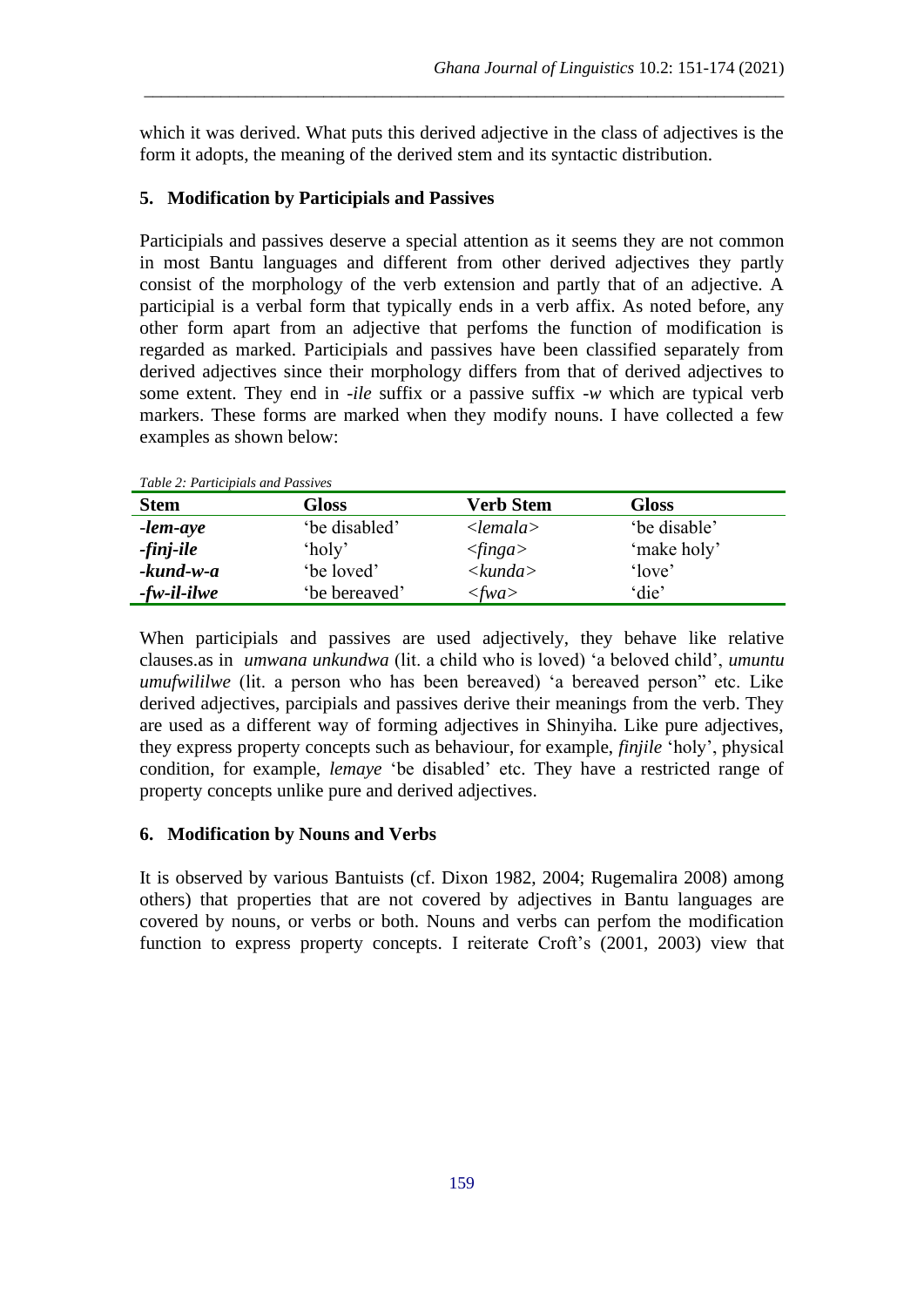lexical categories perfom their primary functions when they are unmarked and secondary functions when they are marked. In this section, I examine the secondary function of nouns and verbs in modifying nouns.

\_\_\_\_\_\_\_\_\_\_\_\_\_\_\_\_\_\_\_\_\_\_\_\_\_\_\_\_\_\_\_\_\_\_\_\_\_\_\_\_\_\_\_\_\_\_\_\_\_\_\_\_\_\_\_\_\_\_\_\_\_\_\_\_\_\_\_\_\_\_\_\_\_\_\_

### 6.1 Modification by Nouns

Following cognitive linguistics approach, what differentiates an adjective from a noun is that an adjective designates different atemporal relations while a noun designates a thing (Langacker 1987). When a noun functions as a modifier to express property concepts, its valence is reduced to one, a characteristic of adjectives. Similarly, when a noun perfoms a function of modification, it becomes atypical as this function is expected to be perfomed by adjectives. In Shinyiha, in order for nouns to function as modifiers, one of the following operations has to be perfomed: structural coding or juxtaposition of nouns. The two operations are discussed here under.

## *6.1.1 Structural Coding*

As pointed out earlier, following Croft (2003), the marked value of a grammatical category will be expressed by at least as many morphemes as the unmarked value of that category. As one indicator of moprhological markedness, Shinyiha uses overt coding in certain pharses to modify a noun.

## *6.1.2 The Use of the Genitive Marker -a*

Different labels have been given to what I call here a genitive marker: associatives, connectives, connexives (Van de Velde 2013). A genitive marker is a nominal possessor. Expression of linguistc possession is one of their interpretations (Van de Velde 2013). An agenitive marker *-a* can be attached to a noun, to indicate a sense of 'of something'. Observe the following examples:

| (3) |            | <i>u</i> -wa maluli lit. of naughtiness | 'the naughty one' |  |
|-----|------------|-----------------------------------------|-------------------|--|
|     | u-wa lwisi | lit. of rudeness                        | the rude one'     |  |
|     | u-wa maha  | lit. of strength                        | the strong one'   |  |

Examples in (3) above show the structure of association phrases which consist of genitive marker –*a* and a noun which is its complement. The genitive marker when attached to a noun to form an associative phrase can be used with a noun to modify it as shown below.

| -mw -ana u-wa | (4) |  |  |  |  |  | -maluli |
|---------------|-----|--|--|--|--|--|---------|
|---------------|-----|--|--|--|--|--|---------|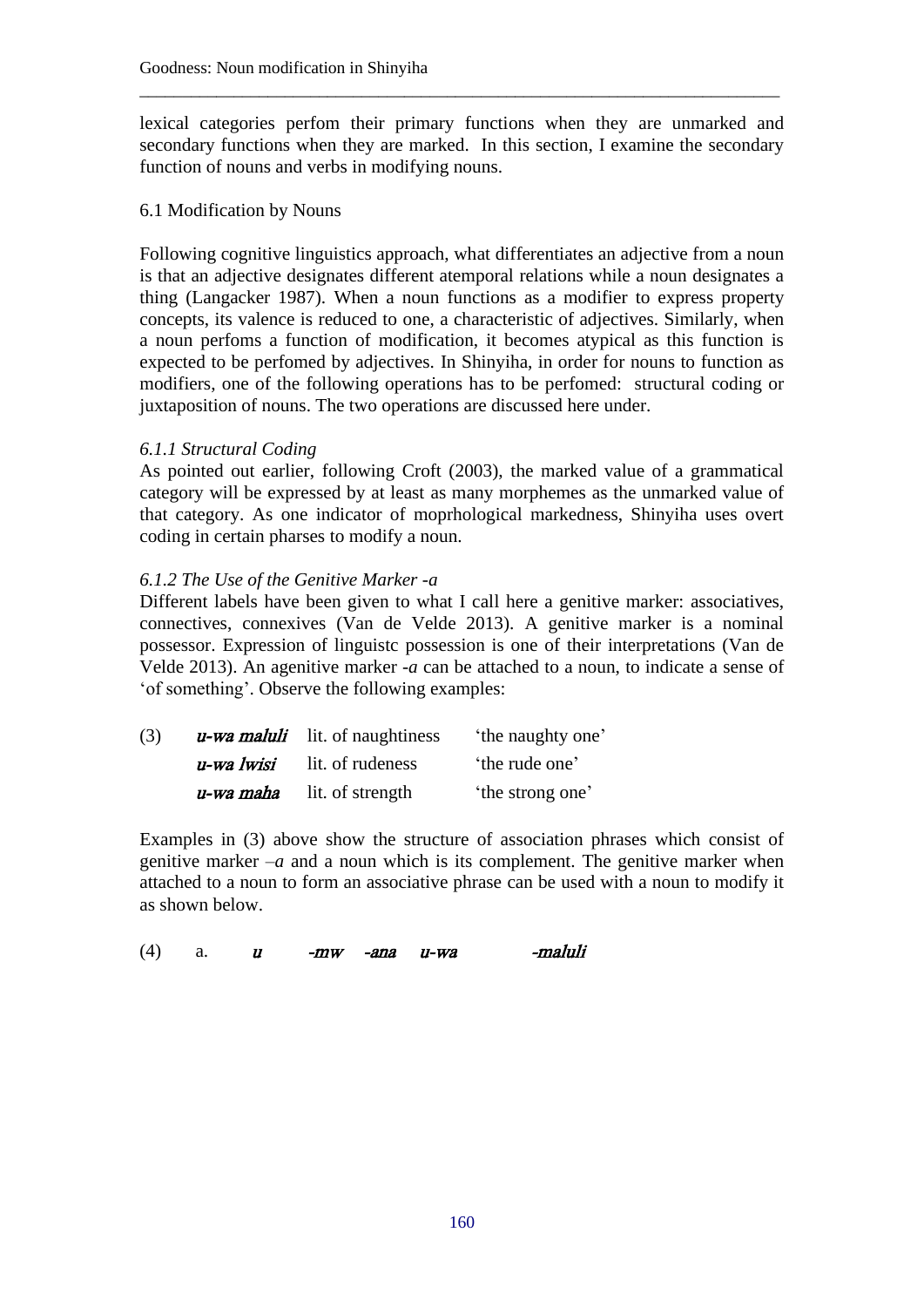|                |                  |      |                  | lit. a child of naughtiness 'a naughty child' |           |
|----------------|------------------|------|------------------|-----------------------------------------------|-----------|
| b.             | $\boldsymbol{u}$ | -mu  | -ntu             | $u$ -wa                                       | -lwisi    |
|                |                  |      | aug $-1$ -person | aug-GEN1                                      | -rudeness |
|                |                  |      |                  | lit. a person of rudeness 'a rude person'     |           |
|                |                  |      |                  |                                               |           |
| $\mathbf{c}$ . | 11               | -mu  | -ntu             | $u$ - wa                                      | maha      |
|                | aug              | $-1$ | -person          | GEN1                                          | strength  |

aug -1 -child aug-GEN1 -naughtness

\_\_\_\_\_\_\_\_\_\_\_\_\_\_\_\_\_\_\_\_\_\_\_\_\_\_\_\_\_\_\_\_\_\_\_\_\_\_\_\_\_\_\_\_\_\_\_\_\_\_\_\_\_\_\_\_\_\_\_\_\_\_\_\_\_\_\_\_\_\_\_\_\_\_\_

The above bolded constructions are not adjectives as claimed by some linguists (cf. Salaün 1969). They are similar to adjectives since they perfom the function of modification to express property concepts. Such nouns answer the question 'What kind of a person? The expected answer should describe the attributes/traits of a person, which is a crucial role of an adjective. Morphologically and syntactically, these constructions differ from adjectives. Syntactically, genitive markers show concord with the noun they refer to and the whole construction may appear recursively in a noun phrase. For example,

| (5) | a. | u-mu -ntu |                  | $u$ - wa                                                       | maha     | na        | lw-isi        |
|-----|----|-----------|------------------|----------------------------------------------------------------|----------|-----------|---------------|
|     |    |           | aug-1 - $person$ | aug-GEN1                                                       | strength | and       | rudeness      |
|     |    |           |                  | lit. 'a person of strength of rudeness' 'a strong rude person' |          |           |               |
|     |    |           |                  |                                                                |          |           |               |
|     | b. | u-mu -ntu |                  | $u$ - wa                                                       | lwisi    | <b>Wa</b> | maha          |
|     |    |           | aug-1 -person    | aug-GEN1 rudeness                                              |          |           | GEN1 strength |

In the above examples, one head noun *umuntu* occurs with two genitive constructions which means genitives are adjective-like as adjectives can co-occur.

### *6.1.3 Semantic Characteristics of Genitive Constructions*

Semantically, genitive constructions display characteristics of gradability, which is a typical characteristic of adjectives: Gradability is expressed by the use of an intensifier like *nkani* as exemplified below:

#### (6) a. Unahaonga amile mwana wa maluli nkani

Lit.'Nahaonga was a child of absolute naughtness'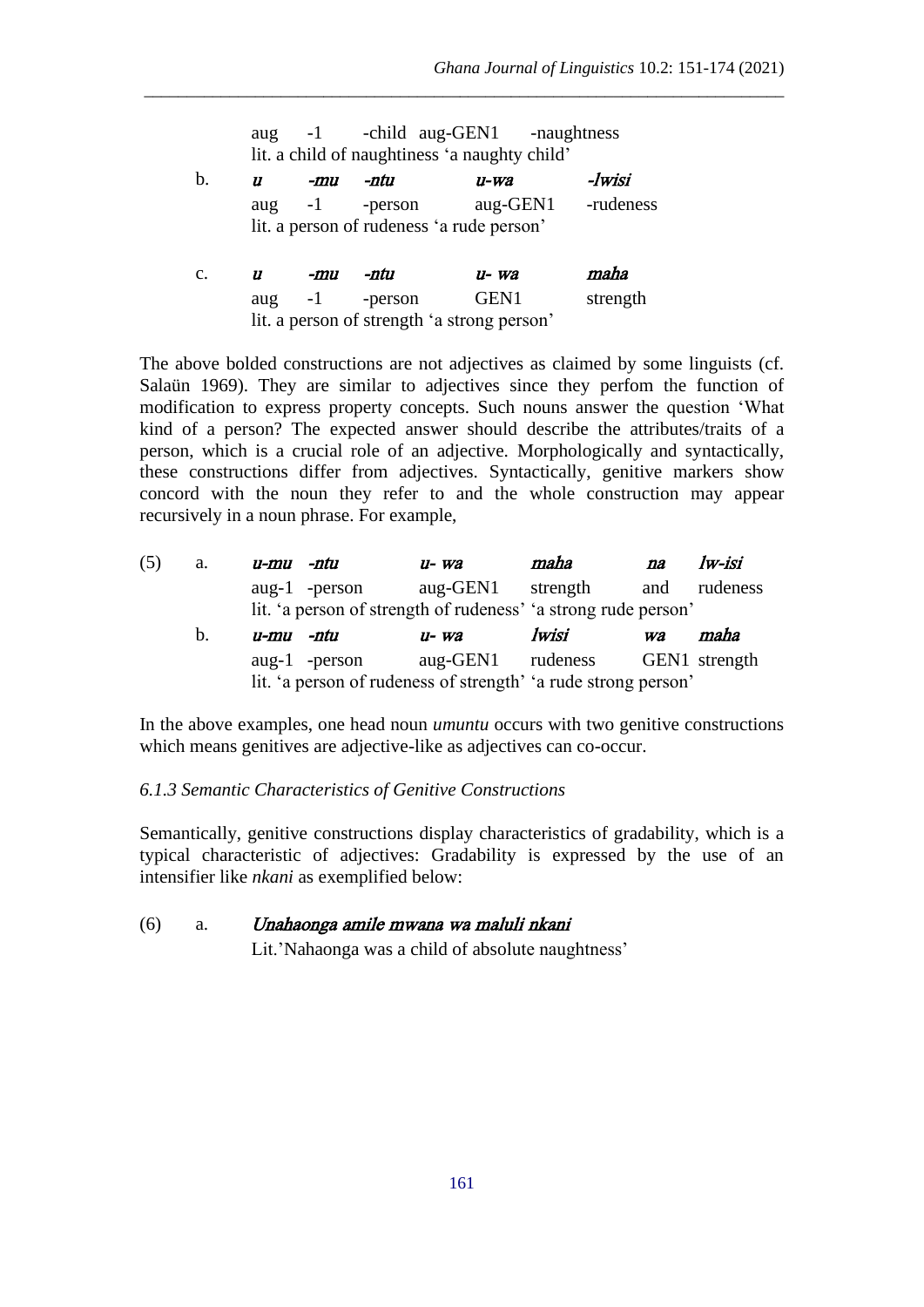'Nahaonga was a very naughty child'.

b. Umwampashi amile muntu wa maha nkani lit. 'Mwampashi was a person of absolute strength' 'Mwampashi was a very strong person'.

Genitive constructions allow comparison. Like pure adjectives, they are not inflected for comparison rather they use periphrastic constructions as shown in (7) below:

\_\_\_\_\_\_\_\_\_\_\_\_\_\_\_\_\_\_\_\_\_\_\_\_\_\_\_\_\_\_\_\_\_\_\_\_\_\_\_\_\_\_\_\_\_\_\_\_\_\_\_\_\_\_\_\_\_\_\_\_\_\_\_\_\_\_\_\_\_\_\_\_\_\_\_

#### (7) a. *Unahaonga amile mwana wa maluli kulusya Umwampashi*

Lit. Unahaonga was a child of naughtiness to defeat Mwampashi'

'Nahaonga was a naughtier child than Mwampashi'.

### b. *Umusongole amile muntu wa maha kulusya Usikaponda*

Lit. 'Musongole was stronger than Sikaponda.'

'Musongole was a person who is stronger than Sikaponda'.

In the above examples, the genitive constructions behave like simple adjectives in that they may be intensified or compared.

### 6.2 Juxtaposition of Nouns

Two nouns, derived or underived can be juxtaposed so that one becomes the modifier of the other. This is also marked in terms of order. Nouns that can be juxtaposed in this way are mainly those referring to human beings. These nouns, as well, answer the question whose answer is expected to be provided by an adjective (another case of markedness), 'What kind of a person?' Most nouns of this kind denote behaviour or physical condition. Examples are –*βinu* 'the sick one', -*nunu* 'dumb', *-lozi* 'witch' etc. Consider the following examples.

|                | <b>Example</b>      |                                    | Semantic class     |
|----------------|---------------------|------------------------------------|--------------------|
| (8)<br>a.      | u-mu -ntu u-mu -ßin | -U                                 | physical condition |
|                | 'a sick person'     | aug-1 -person aug -1 -get sick F   |                    |
| b.             | u-mu-ntu            | u-mu-pin-a                         | unclassified       |
|                | 'a poor person'     | aug-1-person aug-1-become poor- FV |                    |
| $\mathbf{c}$ . | u-mu-ntu            | u-shi-nunu                         | state of mind      |
|                | 'a dumb person'     | aug-1-person aug-7—dumb            |                    |
| $\mathbf d$    | u-mu-ntu            | $u$ -mw-i $\beta$ -a               | behaviour          |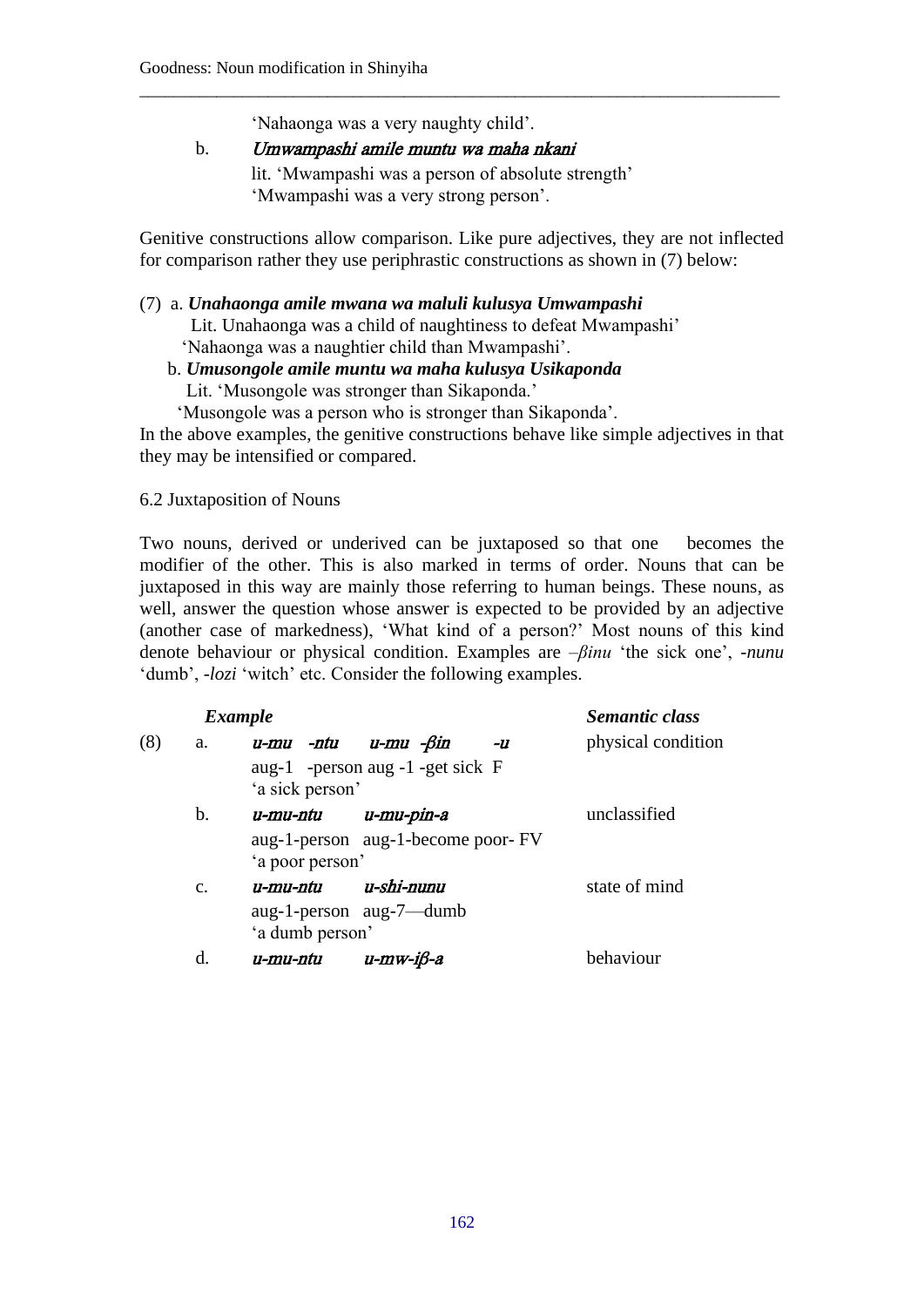aug-1-person aug-1-steal-nom.suf 'a person who steals' 'a thief'

The examples above are not compounds since compounds form a composite syntactic and semantic unit that does not permit any word to be inserted between them. Like other phrases, they permit insertion of another word between them. For example:

\_\_\_\_\_\_\_\_\_\_\_\_\_\_\_\_\_\_\_\_\_\_\_\_\_\_\_\_\_\_\_\_\_\_\_\_\_\_\_\_\_\_\_\_\_\_\_\_\_\_\_\_\_\_\_\_\_\_\_\_\_\_\_\_\_\_\_\_\_\_\_\_\_\_\_

| (9) | a. | u-mu-ntu                   | u-mu -tali                    | $u$ -mu - $\beta$ in-u      |    |
|-----|----|----------------------------|-------------------------------|-----------------------------|----|
|     |    | aug-1-person aug-1 -tall   |                               | aug-1 -get sick-der.suf.    |    |
|     |    | 'a tall sick person'       |                               |                             |    |
|     | b. | u-mu-ntu                   | $u$ -mu-inza                  | $u$ -mu -pin                | -a |
|     |    | aug -1-person aug-1-good   |                               | aug $-1$ -become poor $-FS$ |    |
|     |    | 'a good poor person'       |                               |                             |    |
|     | C. | u-mu-ntu                   | u-mu-nyela                    | $u$ -mw -i $\beta$          | -a |
|     |    | aug-1-person aug-1-thin    |                               | aug-1 steal -der.suf.       |    |
|     |    | 'a thin person who steals' |                               |                             |    |
|     | d. | u-mu-ntu                   | u-mu-fupi                     | $u$ -mu-loz                 | -i |
|     |    | aug-1-person aug-1-short   |                               | aug-1-bewitch -der.surf.    |    |
|     |    |                            | 'a short person who is witch' |                             |    |

The words; *umuβinu, umulozi* and *umwiβa* can occur without a typical noun as in the following example *umuβinu afiha '*A sick person has arrived.' When translating to English, these words carry a definite article as in *umuβinu,* 'the sick'. In other words, these words are atypical nouns. They display behaviours of both nouns and adjectives. As nouns, they can occur alone as subjects and designate a thing. For example,

(10) a**.** Umwiβa aβinile 'A thief is sick' *b. Umupina aβinile* 'The poor is sick.'

The nouns above refer to human attributes and can occur as subjects in a sentence. The noun occurring with them can be overt or covert. When these nouns occur without other nouns, the assumption is that the nouns are known. When these words occur with other nouns, they also refer to attributes/properties. These words answer the question, 'What kind of a person?' Since these *words* can occur attributively and modify nouns, on the one hand, they are adjective-like. Since they are restricted in class range and can function as subjects or objects, on the other hand, they are noun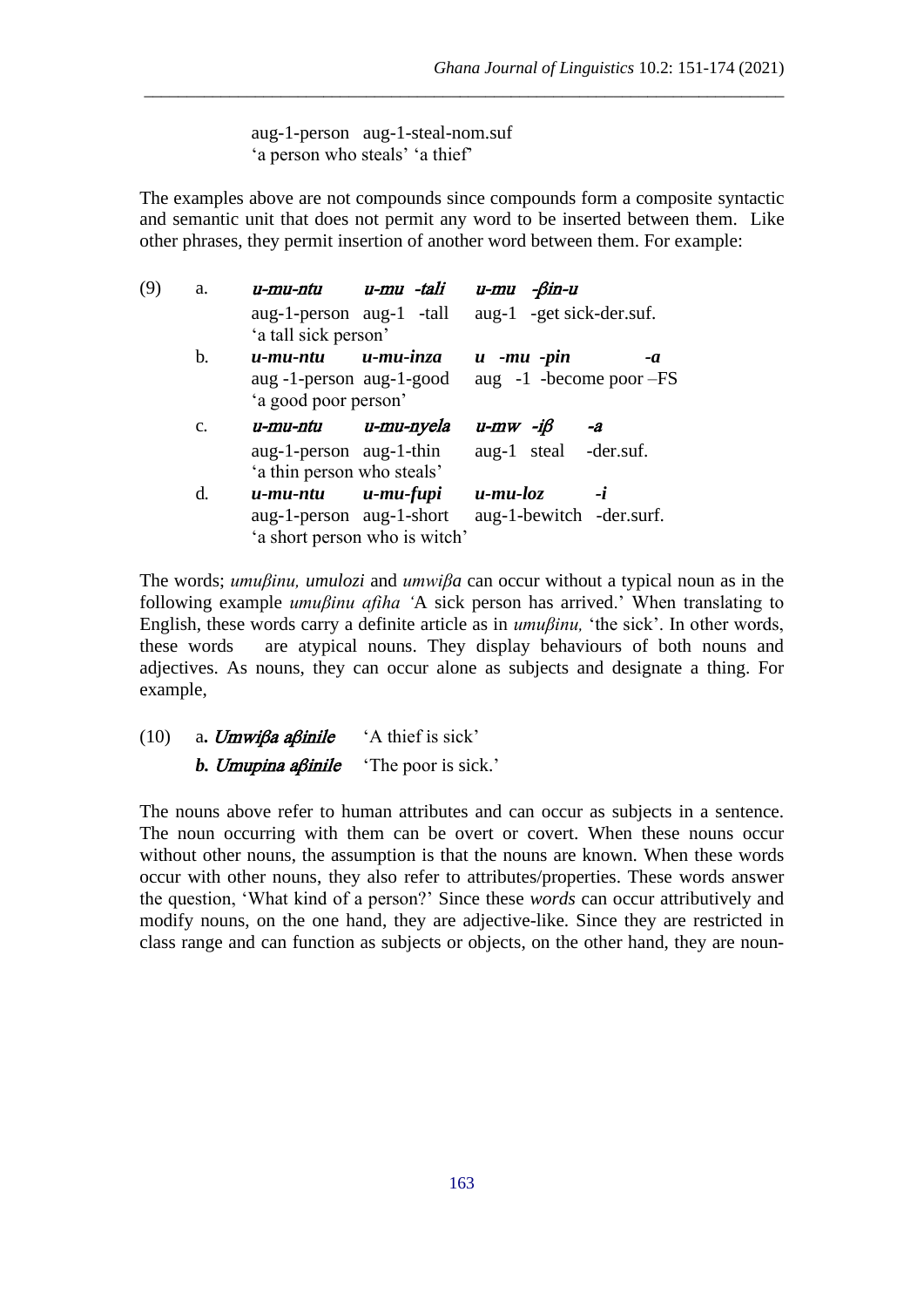like. They are somewhat different from typical nouns such as the noun *umuntu* 'person', which is not restricted in class range and cannot be used to modify another noun. For example, the noun *umuntu* refers to a human being who is adult who may be male or female and the word *mupina* 'poor' refers to a human being who is poor or an orphan. Here a human being refers to an object; a characteristic of a noun but poor refers to an attribute, which is a characteristic of an adjective. Therefore, one may argue that *mupina* is an atypical noun. By 'atypical' it means 'not representative of a type, class or group, not normal, irregular etc. but grammatical. Typical nouns cannot be modifiers. Therefore, \**umuntu umwana* lit. 'person child' is unacceptable because none of the two can be a modifier of the other. It is appropriate to classify these words (*mupina, mwiβa, muβinu*) as both atypical nouns and atypical adjectives.

\_\_\_\_\_\_\_\_\_\_\_\_\_\_\_\_\_\_\_\_\_\_\_\_\_\_\_\_\_\_\_\_\_\_\_\_\_\_\_\_\_\_\_\_\_\_\_\_\_\_\_\_\_\_\_\_\_\_\_\_\_\_\_\_\_\_\_\_\_\_\_\_\_\_\_

# *6.2.1 Semantic Characteristics of Juxtaposed Nouns*

Some juxtaposed nouns are gradable. Therefore, they can be intensified as shown below.

(11) a*.* Uhaonga muβinu nkani 'Haonga is very sick' b*.* Umuntu βula mupina nkani

'That person is very poor'

They allow comparison as shown in the following examples:

| (12) | Uyangi umupina kulusya Umwampashi |
|------|-----------------------------------|
|      | 'Yangi is poorer than Mwampashi'  |
|      |                                   |

 b*.* Unasibhale muβinu kulusya Usikaponda 'Nasibhale is more sick than Sikaponda'

Examples in (12) are possible in Shinyiha but very unnatural and therefore uncommon in other Bantu languages like Kiswahili. One cannot compare sick people in Kiswahili.

# **7. Modification by Locatives**

We set a separate section for locatives since they behave like nouns and to some extent like adverbs. There are two kinds of locatives. There are those that are basic. Basic locatives include *pansi* 'below/under', *panzi '*outside', *papipi* 'near' *patali* 'far'; *mukasi* 'inside', *pakasi* 'at the centre', *pamwanya* 'above' *paluβazu* 'on the side';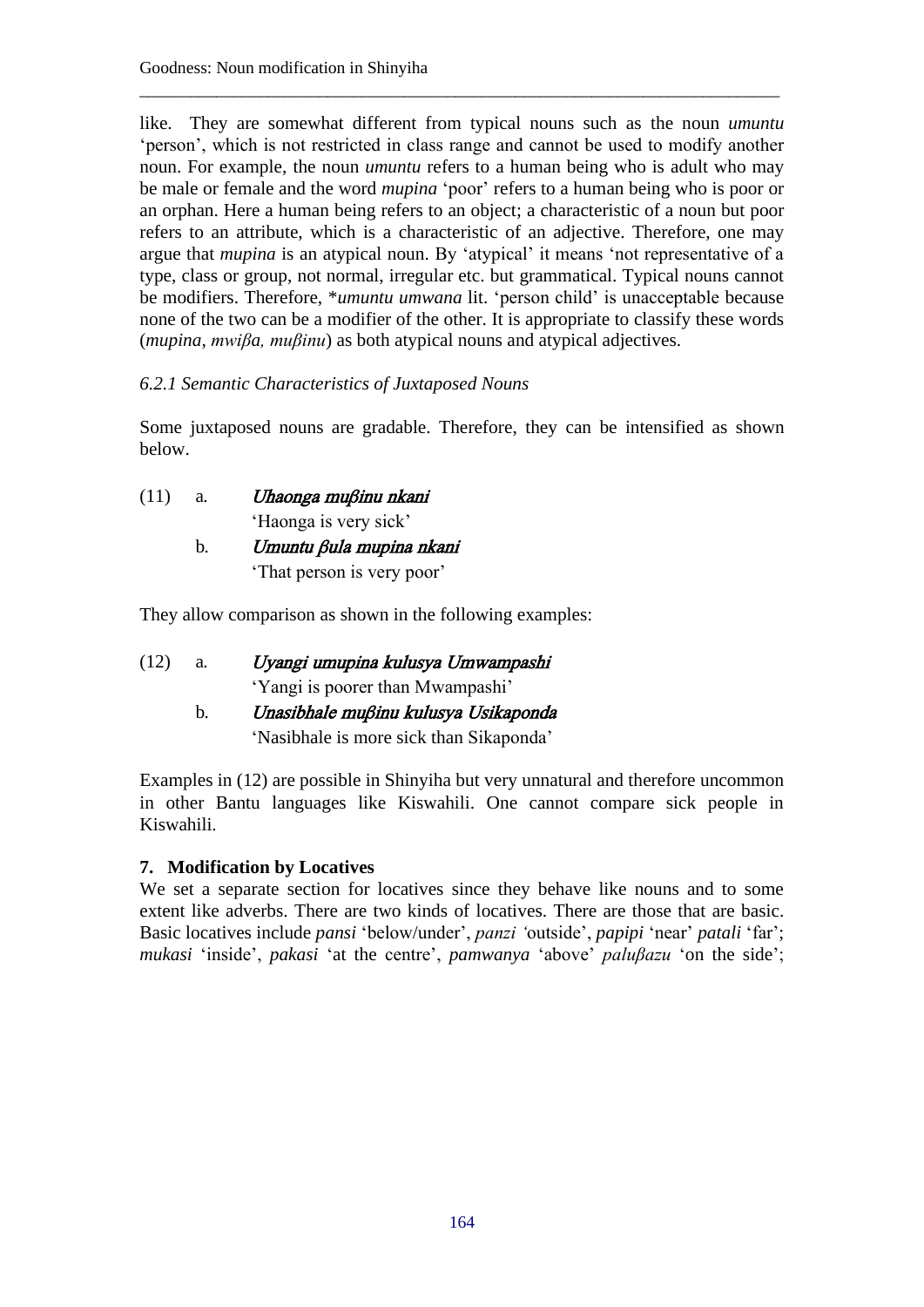There are also nouns that refer to location. These are nouns from classes 16 *pa*, 17 *ku* and 18 *mu*. For example, *panyumba* 'at the house', *munyumba* 'in the house', *kunyumba* 'to the house. These locatives can be juxtaposed. For example,

\_\_\_\_\_\_\_\_\_\_\_\_\_\_\_\_\_\_\_\_\_\_\_\_\_\_\_\_\_\_\_\_\_\_\_\_\_\_\_\_\_\_\_\_\_\_\_\_\_\_\_\_\_\_\_\_\_\_\_\_\_\_\_\_\_\_\_\_\_\_\_\_\_\_\_

| $(13)$ a. |                |                      | pa -shi -tengo pa      | -nsi |
|-----------|----------------|----------------------|------------------------|------|
|           |                |                      | 16 -7 -chair 16 -under |      |
|           |                | 'under the chair'    |                        |      |
|           | b.             | mu-nyumba mu-kasi    |                        |      |
|           |                |                      | 18-9-house 18-inside   |      |
|           |                | 'inside a house'     |                        |      |
|           | $\mathbf{c}$ . | ku-haya ku-tali      |                        |      |
|           |                | $17$ -home $17$ -far |                        |      |
|           |                | 'home which is far'  |                        |      |

The locatives *pansi, mukasi, kutali, papipi* modify other locative nouns which suggests that these locatives are adjective-like.

## 7.1 **Semantic characteristics of Locatives**

Locatives in Shinyiha can be used adnominally or pronominally. In their adnominal use, they occur as noun modifiers. They have spatial use to designate the location of an entity and relate to that of the speaker and focus the hearer's attention to the specific location of these entities. Semantically, locatives express meanings such as near, below, far, above, under, etc. Their meanings do not fall under what Dixon (1977, 1982 and 2004) terms semantic types. When these locatives are used with nouns, they modify them. Therefore, to some extent, they function as adjectives. Their co-occurence with nouns indicates location or position. Like adjectives, locatives denote a single property. For example, the locative *kutali* 'far' denotes only distance. Its meaning refers to the meaning of its trajectory. Semantically, locatives display the property of gradability. For example, they use the same constructions used for comparison by adjectives as shown below:

### (14) Kuhaya kukwitu kutali kulusya kukwinyu

'Our home is farther than your home'

Like adjectives, some locatives can be reduplicated as in the following examples.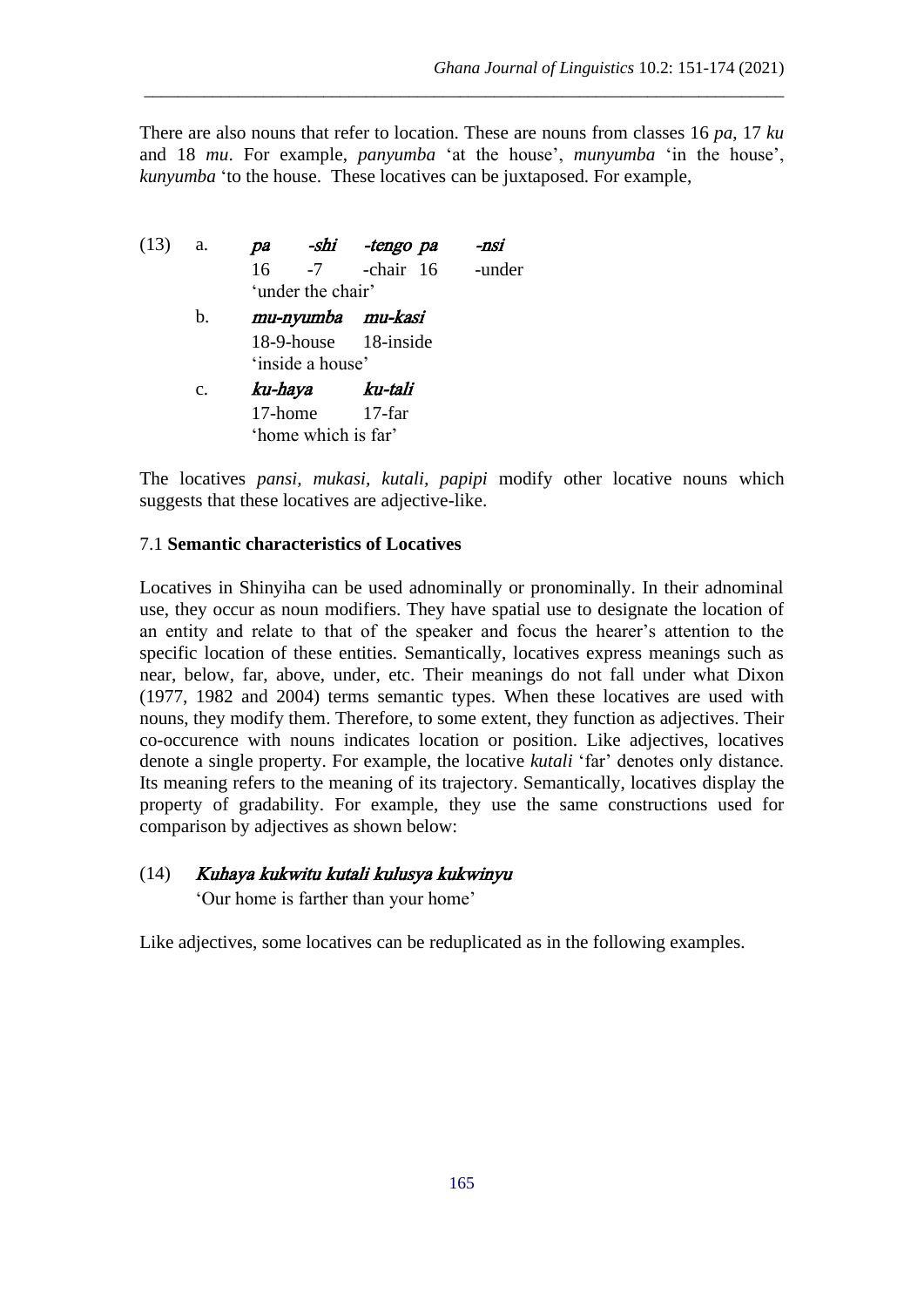|      | Locative | <b>Gloss</b> | <b>Reduplication</b> | <b>Gloss</b>        |
|------|----------|--------------|----------------------|---------------------|
| (15) | pansi    | below        | pansipansi           | 'slightly below'    |
|      | papipi   | nearby       | papipipipi           | 'slightly near'     |
|      | patali   | far          | patalitali           | 'slightly far'      |
|      | pantanzi | in front     | pantanzitanzi        | 'slightly in front' |

The effect of reduplication on these words is that they are construed according to the quantitative aspect of SCALE schema denoting degrees of 'more' or 'less'.

\_\_\_\_\_\_\_\_\_\_\_\_\_\_\_\_\_\_\_\_\_\_\_\_\_\_\_\_\_\_\_\_\_\_\_\_\_\_\_\_\_\_\_\_\_\_\_\_\_\_\_\_\_\_\_\_\_\_\_\_\_\_\_\_\_\_\_\_\_\_\_\_\_\_\_

### **8. Modification by Cardinals**

Location can be expressed by cardinal directions. In Shinyiha, cardinal direction can be expressed in two ways. First, by using terms referring to the four main points of the compass. These terms are concerned with the rising and setting of the sun. That is,

| $(16)$ a <b>kußuswelo</b> | 'where the sun sets' 'West'  |
|---------------------------|------------------------------|
| kuβutukulo                | 'where the sun rises' 'East' |

The language has no terms referring to other cardinal directions. Cardinal directions can be used with locative nouns to indicate direction as in the following examples:

| (17) | a.            | Ku-haya ku-βu-swelo                           | $\beta$ u-izu $\beta$ a                       |        |  |  |
|------|---------------|-----------------------------------------------|-----------------------------------------------|--------|--|--|
|      |               | 17-home 17-15-west                            |                                               | of-sun |  |  |
|      |               |                                               | lit. 'Home is in the West where there is sun' |        |  |  |
|      | $\mathbf b$ . | Ku-haya                                       | ku- <i>futukulo fuizufa</i>                   |        |  |  |
|      |               | 17-home                                       | $17$ -east                                    | of-sun |  |  |
|      |               | lit. 'Home is in the East where there is sun' |                                               |        |  |  |

The above examples indicate that cardinals can co-occur with nouns to express direction. These cardinals agree with their relevant heads.

### 8.1 *Semantic Characteristics of Cardinals*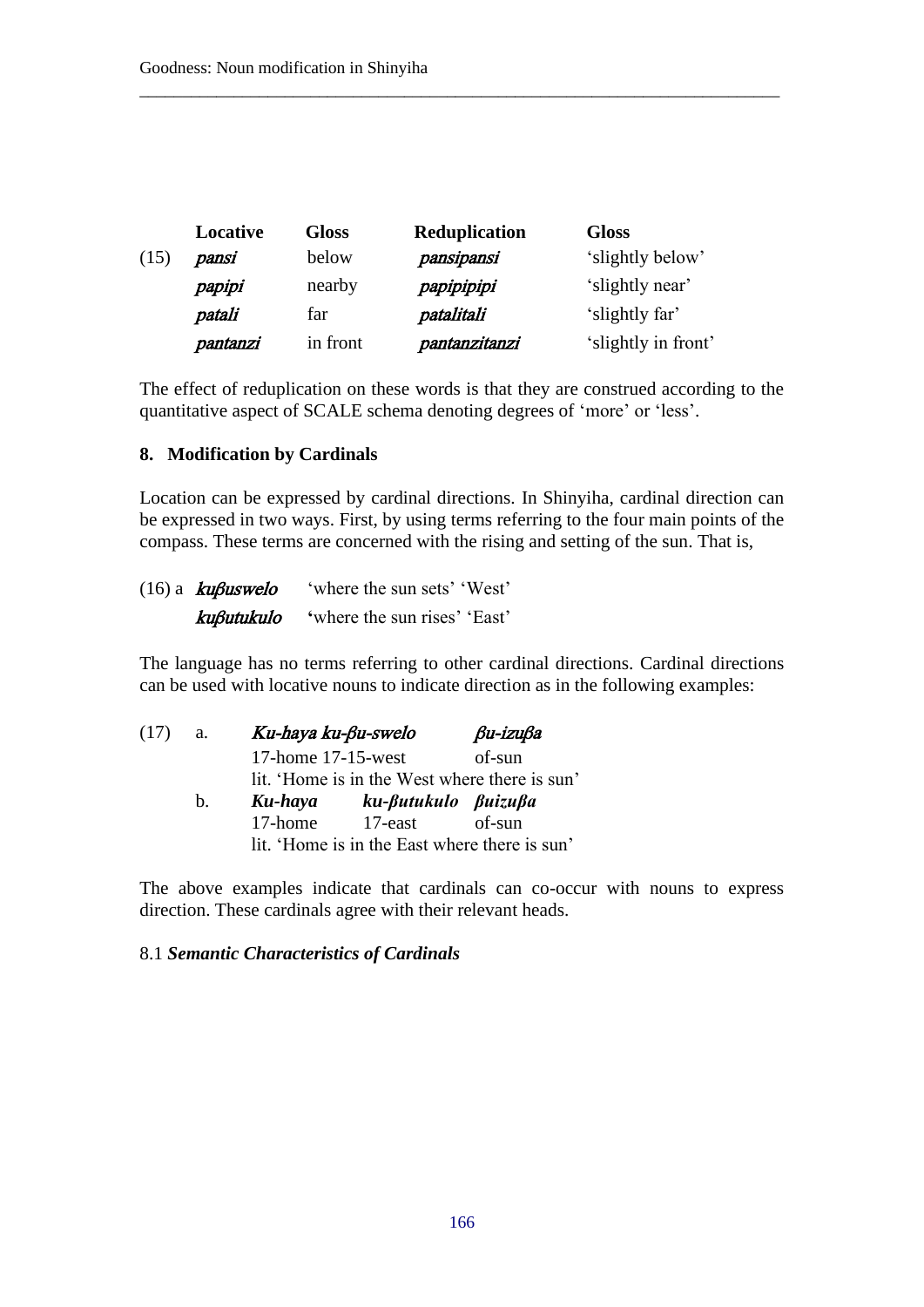Words indicating cardinal directions denote a single property. Therefore, they refer to the nouns with which they co-occur. These words are not like other modifiers as they do not describe the head noun. They only show direction.

\_\_\_\_\_\_\_\_\_\_\_\_\_\_\_\_\_\_\_\_\_\_\_\_\_\_\_\_\_\_\_\_\_\_\_\_\_\_\_\_\_\_\_\_\_\_\_\_\_\_\_\_\_\_\_\_\_\_\_\_\_\_\_\_\_\_\_\_\_\_\_\_\_\_\_

# **9. Modification by locative nouns**

Location can as well be expressed by using personal names when directing someone as exemplified below.

|      | Names of places: |                                        |
|------|------------------|----------------------------------------|
| (18) | a. Kubundali     | 'to Bundali land                       |
|      | b. Kuisongole    | 'to Isongole land'                     |
|      | c. Kubulambwe    | 'to Bulambia land'                     |
|      | Names of people  |                                        |
| (19) | a. Kwamwampashi  | 'to Mwampashi's place' (One Mwampashi) |
|      | b. Kußamwampashi | 'to Mwampashi clan place'              |
|      |                  |                                        |

| c. <i>Kwahaonga</i> | 'to Haonga's place'      |  |  |
|---------------------|--------------------------|--|--|
| d. Kußahaonga       | 'to Haonga clan's place' |  |  |

Locativised names of people may occur with locative nouns as in the following example:

(20) a. **Kuhaya kwa Haonga** 'to Haonga's home' b. **Kumugunda wa Haonga** 'to Haonga's farm'

These names of people may occur with the locative prefix 'pa' to mean at a place as in the following examples:

- $(21)$  a. **Pahaonga** 'at Haonga place'
	- b. PaMasebo 'at Masebo place'

### **10. Modification by Verbs**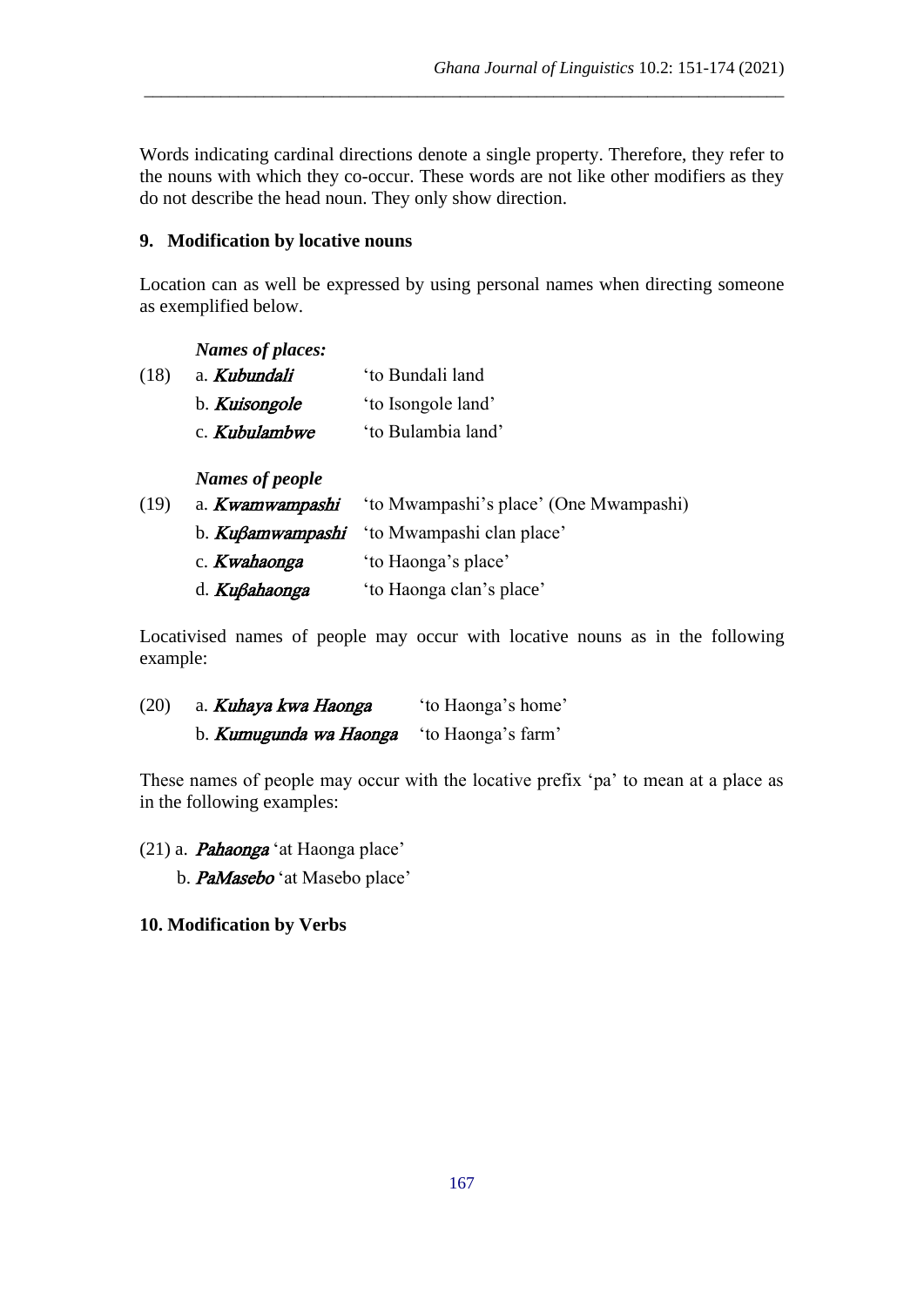According to Langacker (2008: 123), the kinds of elements that can modify nouns are those that profile non-processual relationships. As a result, verbs have to be atemporalized in order for them to function as modifiers. In Shinyiha, two operations have to take place for this atemporalization to take place i.e., relativization and infinitization. The two operations are discussed hereunder:

\_\_\_\_\_\_\_\_\_\_\_\_\_\_\_\_\_\_\_\_\_\_\_\_\_\_\_\_\_\_\_\_\_\_\_\_\_\_\_\_\_\_\_\_\_\_\_\_\_\_\_\_\_\_\_\_\_\_\_\_\_\_\_\_\_\_\_\_\_\_\_\_\_\_\_

10.1 Relativization

This section focuses on relativised verbs and pays no attention to relative clauses as noun modifiers in general. That would deserve a separate study. The section focuses on the form of the verb which is affected. Other periphrastic constructions involved in relativisation are beyond the scope of this paper. In order to function as modifiers, a relative marker has to be attached to a verb (overt structural coding) as shown below:

|      | <b>Example</b>                               | Gloss                            |
|------|----------------------------------------------|----------------------------------|
| (22) | a. a <sub>b</sub> ana Be <sub>b</sub> ainile | 'children who have become fat'   |
|      | b. <i>aßana ßeßanyazile</i>                  | 'children who have become dirty' |
|      | c. muntu weahondeye                          | 'a person who looks smart'       |
|      | d. <i>ing'ombe yeyinile</i>                  | 'a cow that has become fat'      |

Syntactically, the relative markers  $\beta$ *, ye* and *we* in examples (22) above agree with their head nouns.

# *10.1.1 Semantic Characteristics of Relativized Verbs*

Relativised verbs as well describe a noun. For example, examples (22a) answer the question, 'What kind of children?' Its typical answer should be provided by a pure adjective. With regard to semantic structure, relativised verbs can be intensified as follows:

| (23) | a.             | $a$ - $\beta$ a-na | $\beta$ e- $\beta$ a-in-ile              | nkani |      |
|------|----------------|--------------------|------------------------------------------|-------|------|
|      |                | aug-2-child        | rel. 2-get-fat-T/A                       |       | very |
|      |                |                    | 'children who have become very fat'      |       |      |
|      | b.             |                    | u-mu-ntu we -a-nyaz-ile                  | nkani |      |
|      |                |                    | aug 1-person rel.1-become dirty T/A very |       |      |
|      |                |                    | 'a person who has become very dirty'     |       |      |
|      | $\mathbf{c}$ . |                    | <i>i-ng'ombe</i> ye-yi-yin-ile           | nkani |      |
|      |                |                    | aug 9-cow rel.9-become fat-T/A           | very  |      |
|      |                |                    | 'a cow that has become very fat'         |       |      |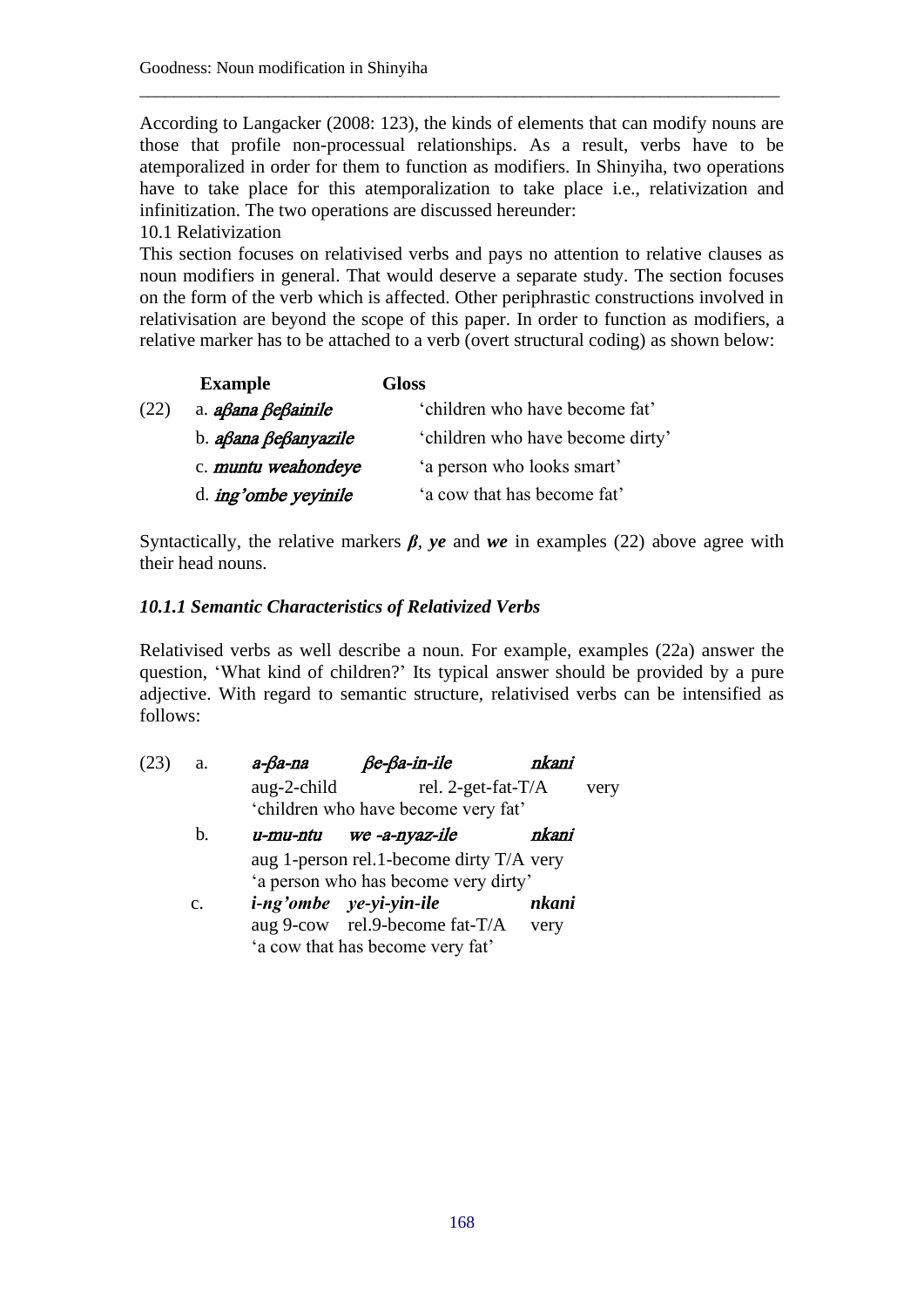Examples (23) clearly show that relativized verbs are gradable at least in Shinyiha. However, it is not common among the speakers to use intensifiers with the relativized verbs although the use of an intensifier does not render the sentence ungrammatical. This suggests that these verbs are adjective-like.

\_\_\_\_\_\_\_\_\_\_\_\_\_\_\_\_\_\_\_\_\_\_\_\_\_\_\_\_\_\_\_\_\_\_\_\_\_\_\_\_\_\_\_\_\_\_\_\_\_\_\_\_\_\_\_\_\_\_\_\_\_\_\_\_\_\_\_\_\_\_\_\_\_\_\_

## *10.1.2 Infinitization*

In Shinyiha, an infinitive is formed by adding an infinitive marker *ku-* to the verb stem. However, it should be noted that *ku* can appear as a progressive marker. In order for an infinitive verb to function as a modifier, it has to be preceded by a genitive marker *a-* to show linguistic possession or create a sense of 'of something'. For example,

- (24) a*. umuntu we a kusiβa* lit. 'a person of thinking' 'a thoughtful person' b. *umuntu we akuβoβosya* lit. 'a person of making funny
	- 'a funny person'
- 10.2 Semantic Characteristics

Like adjectives, these infinitives as well answer the question, what kind of X? The expected answer is a descriptive one. Examples (22) express the semantic type of human behaviour. Semantically, infinitives can be intensified. For example,

(25) a. *umuntu we akusiβa nkani* 'a person of very much thinking' b. *umuntu we akuβoβosya*  'a person of making much funny'

The use of an intensifier *nkani* 'very' is typical with adjectives and adverbs. However, since infinitives display the characteristics of adjectives, they are adjectivals.

### **11. Discussion**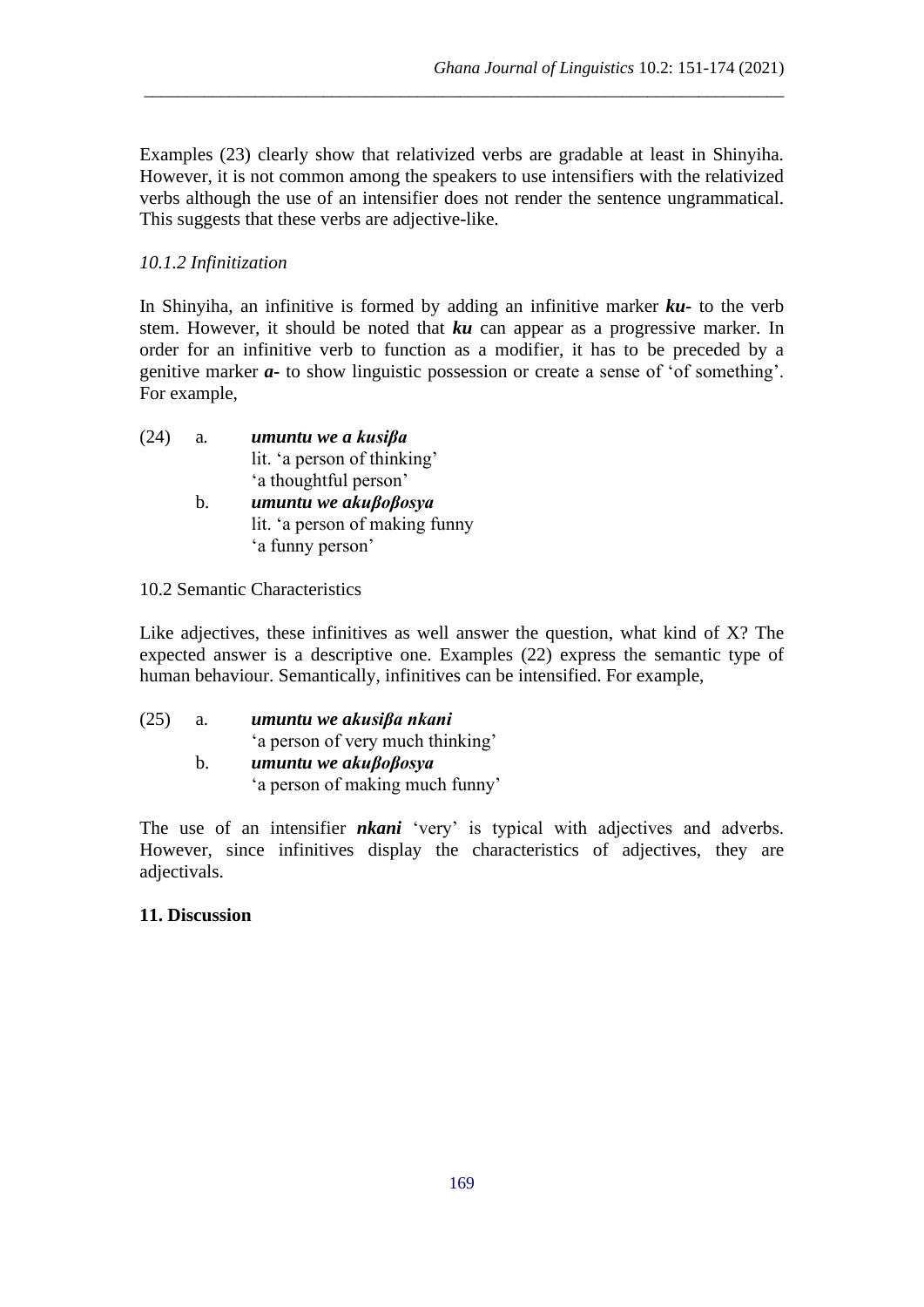The results of this study have indicated that there are various ways by which a noun in Shinyiha can be modified. However, attention has been paid to few elements which have received little attention in the literature. The study has shown that there are various ways by which these modifiers resemble an adjective. The study has presented in summary the various meanings that can be expressed by adjectives in Shinyiha. Based on Dixon's (1982, 2004) notion of semantic classes the following meaning can be expressed by Shinyiha adjectives: dimension/size, value, age, colour, behaviour, physical condition, physical appearance, taste, weight, quantity, state of mind. Some of these meaning types were not presented by Dixon's (1982, 2004) semantic types.. Attention has been paid to other forms which are different from pure adjectives. These other forms that appear in the scope of the noun phrase include: derived adjectives, nouns, verbs, participials and passives, infinitives and locatives. Other forms like possessives, demonstratives, intrerrogatives, etc. lack semantic characteristics of pure adjectives and, therefore, they are not included in this discussion.

\_\_\_\_\_\_\_\_\_\_\_\_\_\_\_\_\_\_\_\_\_\_\_\_\_\_\_\_\_\_\_\_\_\_\_\_\_\_\_\_\_\_\_\_\_\_\_\_\_\_\_\_\_\_\_\_\_\_\_\_\_\_\_\_\_\_\_\_\_\_\_\_\_\_\_

As with the adjectives, the study has revealed meaning types expressed by atypical nouns (i.e nouns that partake the nature of both nouns and adjectives). These are value, physical properties, position and behaviour. Similarly, semantic types expressed by verbs are physical properties and behaviour and those expressed by adjectives are dimension, physical property, behaviour, age, value, size, colour, difficulty and quantity. Table (4) below summarizes the three categories, adjectives, nouns and verbs and the semantic types they express.

|                    | Word category associated with each semantic type and its<br>percentage |       |              |      |              |          |
|--------------------|------------------------------------------------------------------------|-------|--------------|------|--------------|----------|
| Semantic Type      | Adjective                                                              | $\%$  | Noun         | $\%$ | Verb         | $\%$     |
| Dimension          | ٧                                                                      | 100%  | X            | 0%   | X            | 0%       |
| Physical condition | $\checkmark$                                                           | 90%   | $\checkmark$ | 10%  | V            | 50%      |
| <b>Behaviour</b>   | $\vee$                                                                 | 50%   | $\checkmark$ | 40%  | V            | 50%      |
| Age                | ٧                                                                      | 100%  | X            | 0%   | X            | 0%       |
| Value              | ٧                                                                      | 100%  | X            | 0%   | X            | 0%       |
| Position           | X                                                                      | $0\%$ | ٧            | 100% | X            | $\Omega$ |
| Speed              | X                                                                      | 0%    | X            | $\%$ | X            | $\%$     |
| Colour             | $\checkmark$                                                           | 80%   | X            | 20%  | X            | 0%       |
| Similarity         | X                                                                      | 0%    | X            | 0%   | X            | 0%       |
| Quantification     | ٧                                                                      | 100%  | X            | 0%   | $\mathbf{x}$ | 0%       |

*Table 3: Semantic Types and the Word Categories*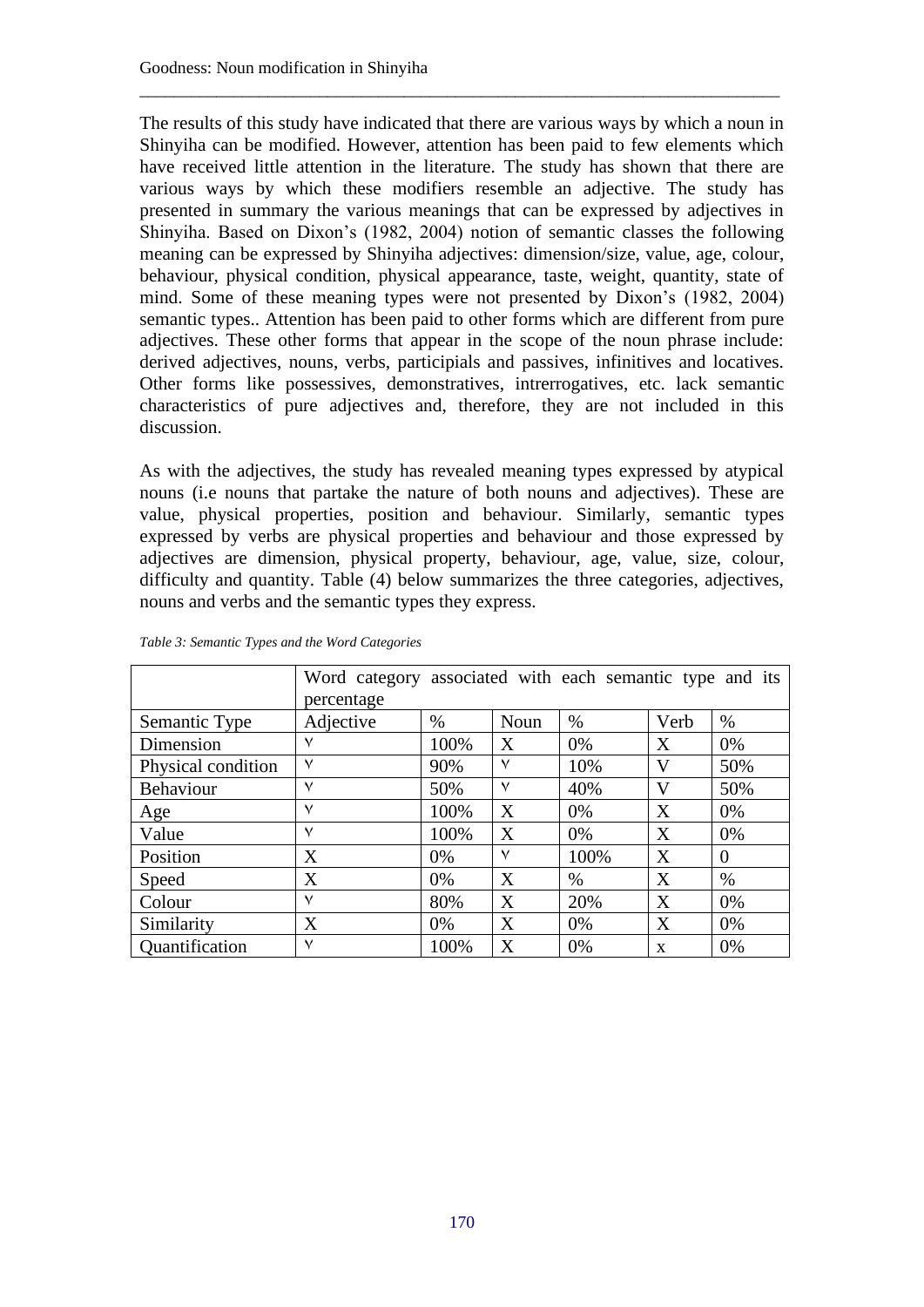Examining Table (3) above, one realizes that in Shinyiha the following semantic types are strictly associated with the adjective class: dimension, age, value, physical condition and quantification. Some semantic types are shared between adjectives and nouns, for example, physical condition and behaviour. Other semantic types are shared between adjectives and verbs. These are physical appearance and behaviour.

\_\_\_\_\_\_\_\_\_\_\_\_\_\_\_\_\_\_\_\_\_\_\_\_\_\_\_\_\_\_\_\_\_\_\_\_\_\_\_\_\_\_\_\_\_\_\_\_\_\_\_\_\_\_\_\_\_\_\_\_\_\_\_\_\_\_\_\_\_\_\_\_\_\_\_

The paper has indicated the markedness of other forms in expressing property concepts. The paper has revealed that Shinyiha is rich in modifiers ranging from pure adjectives, derived adjectives, participials and passives, nouns, locatives and verbs. The study has shown that underived adjectives express property concepts as reported in other studies (Dixon 1982, 2004; Rugemalira 2008; Mpofu 2009).

Derived adjectives as well express property concepts. However, as in most other Bantu languages, most roots of derived adjectives are derived from verbs. Their meanings can be obtained from the meaning of the verb. These have almost all characteristics of pure adjectives. Distributionally, they occur postnominally but morphologically they share the properties of both nouns and verbs. The study has also shown that modifiers which appear within the scope of the noun phrase either retain their forms in the sense that they do not involve structural coding or require structural coding. The use of genitive markers and infinitives for structural coding is also reported in Mpofu (2009) for the Shona language. Forms that do not require structural coding are adjectives both underived and derived, participials, conjoined nouns and locatives. Forms that require structural coding are nouns and verbs.

The study has shown that modifiers that have been dealt with herein share most characteristics with pure adjectives. Such characteristics include expression of property concepts, gradability and intensification. However, their differences lie in their morphology. For example, participials have some characteristics of verbs such that they end in *–ile* suffix and passive suffix -*w.* These have been treated separately from derived adjectives which contain a verb root. Based on the Markedness theory, each form has its own primary function. Following Prototypical theory, which in one way or another resembles the Markedness theory, pure adjectives are prototypical followed by derived adjectives, then participials and passives, followed by conjoined nouns, locatives and verbs. If we use the markedness criteria, nouns and verbs which involve structural coding present complex structures which according to Markedness theory, they are more marked.

### **12. Conclusion**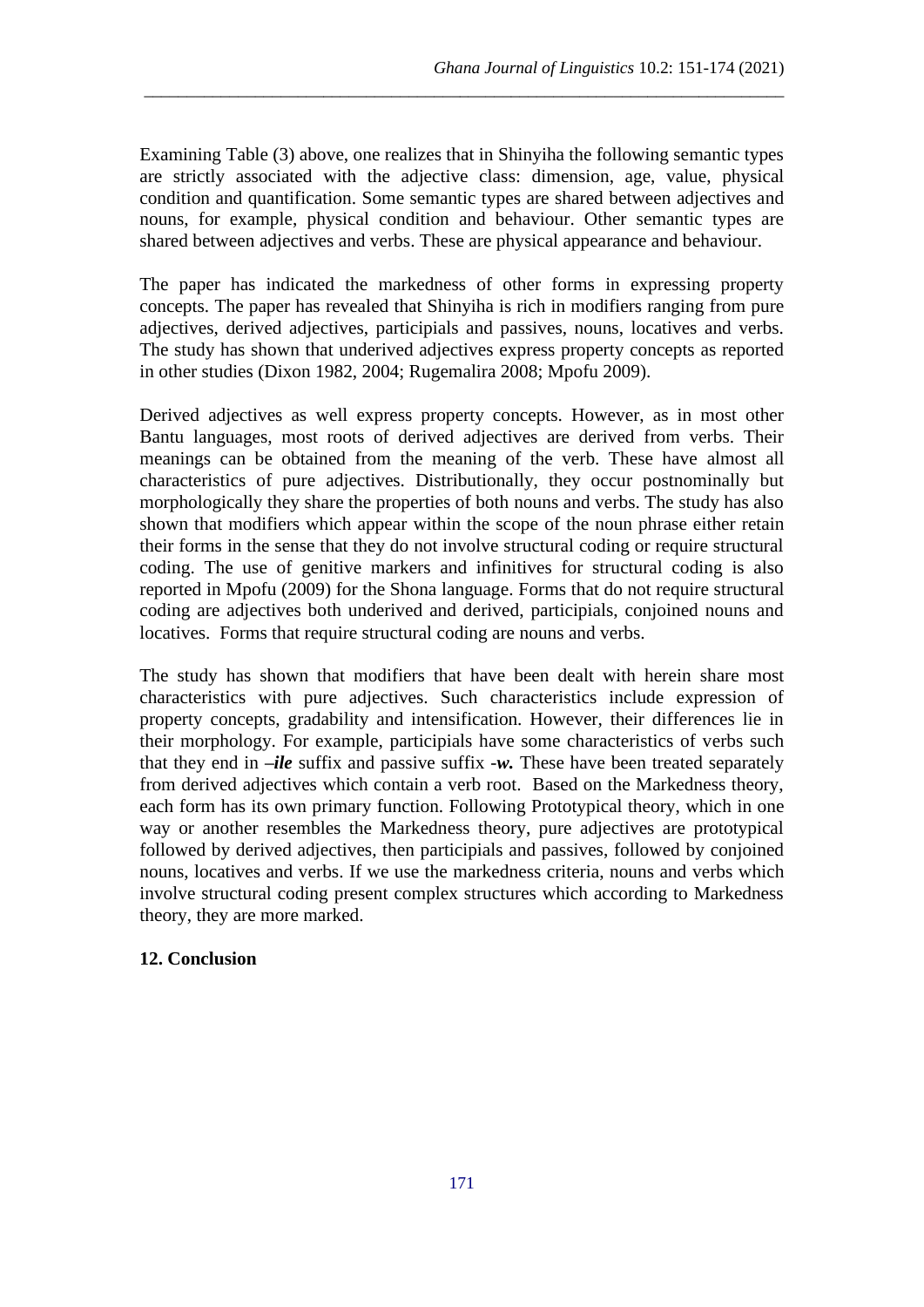This paper has attempted to describe some important modifiers that appear with the head noun in a noun phrase to modify it. The paper has focused on the form of these modifiers, their syntactic distribution and their semantics. The study has shonw how certain forms partake the nature of two different classes (i.e atypical). The study notes that in terms of typicality noun modifiers can be arranged in a continuum as follows underived adjectivse >derived adjectives >participials and passives > nouns > verbs > other modifiers. This implies that in terms of prototypicality underived adjectives are typical modifiers because they do not involve any modification of the stem or structural coding, they have a typical adjective stem and they denote a single property, followed by derived adjectives, followed by participials and passives whose morphology consists of the verb root and one morpheme from the verb extension making them more complex than derived verbs/ At the end of the continuum there are nouns and verbs which require juxtaposition and structural coding respectively to perfom the function of modification.

\_\_\_\_\_\_\_\_\_\_\_\_\_\_\_\_\_\_\_\_\_\_\_\_\_\_\_\_\_\_\_\_\_\_\_\_\_\_\_\_\_\_\_\_\_\_\_\_\_\_\_\_\_\_\_\_\_\_\_\_\_\_\_\_\_\_\_\_\_\_\_\_\_\_\_

#### **Abbreviations**

Aug (augment) GEN (Genitive) lit. (Literally) FV (Final vowel)

#### **References**

Bhat, D.N.S 1994. *The Adjective Category.* Amsterdam, John Benjamins.

- Carnie, A. 2013. *Syntax: A Generative Introduction,* Wiley-Blackwell, Singapore Printing Ltd.
- Carstens V. 1993. ''On Nominal Moprhology and DP structure''. In S. Mchombo (eds). *Theoretical Aspects of Bantu Grammar* 2 (1), pp. 151-180. Carlifonia: CSL publications.
- Croft, W. 1991. *Syntactic Categories and Grammatical Relations: The Cognitive Organization of Information*: Chicago: University of Chicago.
- Croft, W. 2001. *Radical Construction Grammar: Syntactic Theory in Typological Perspective*, Oxford, Oxford University Press.
- Croft, W. 2003. *Typology and Universals*. 2nd edition. Cambridge. Cambridge University press.
- Dixon, R. M. W. 1977. ''Where have all the Adjectives Gone?'' *Studies in Language*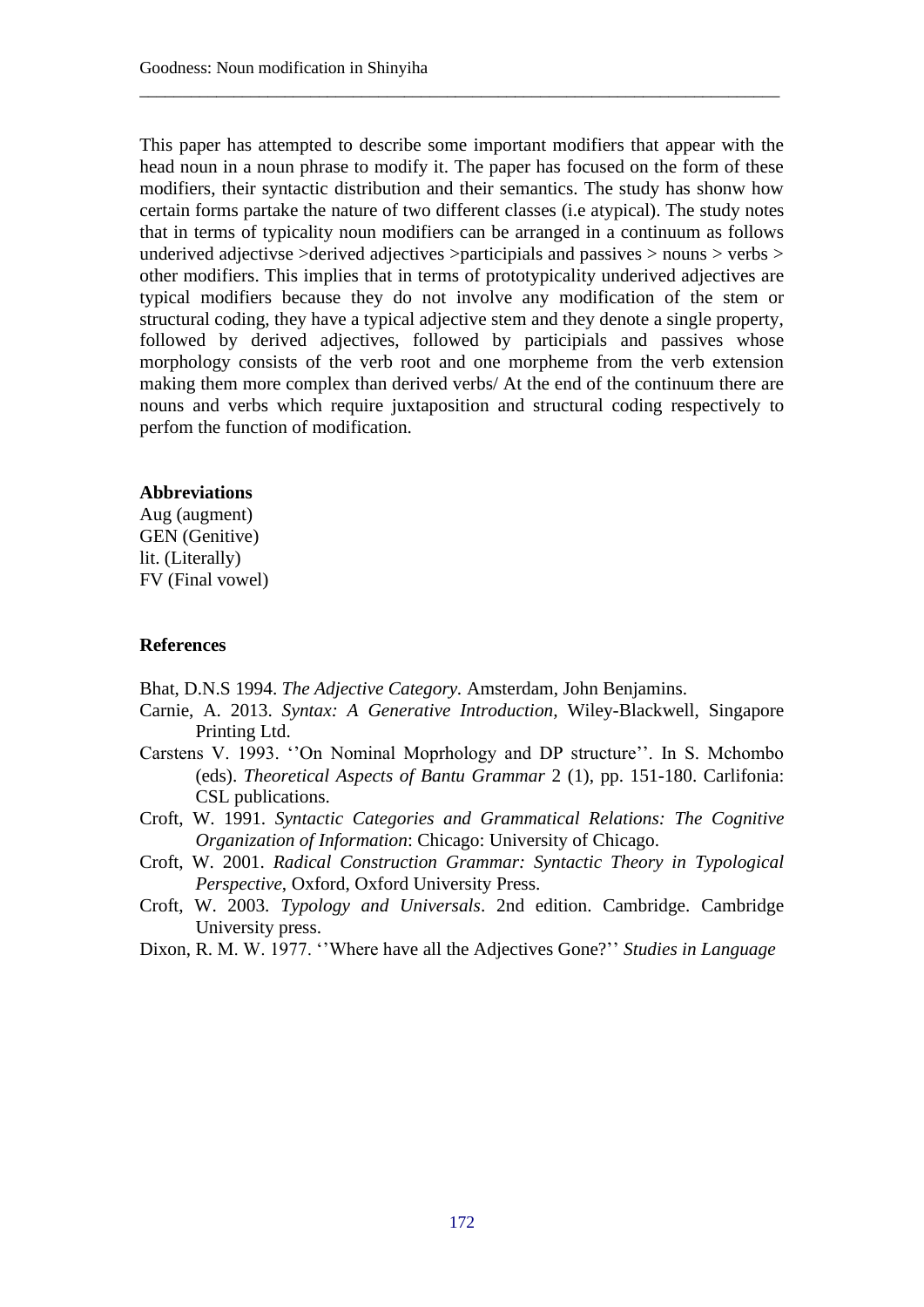19- 80, Revised Version Published as pp1-63 of Dixon, 1982.

\_\_\_\_\_\_\_\_\_\_. 1982. *Where have all the Adjectives Gone*? Berline: Mouton.

\_\_\_\_\_\_\_\_\_\_\_\_\_\_\_\_\_\_\_\_\_\_\_\_\_\_\_\_\_\_\_\_\_\_\_\_\_\_\_\_\_\_\_\_\_\_\_\_\_\_\_\_\_\_\_\_\_\_\_\_\_\_\_\_\_\_\_\_\_\_\_\_\_\_\_

\_\_\_\_\_\_\_\_\_\_. 2004. ''Adjective Classes in Typological Perspective'', in *Adjective Classes, a Cross-Linguistic Typological Study*, R.M.W Dixon & Aikhenvald, A. (eds), 1-49. Oxford, OUP.

- Dryer, M.S 2000. ''Noun Phrase Structure''. In T. Shopen (eds). *Complex Constructions, Language Typology and Syntactic Description,* Cambridge, Cambridge University Press (14), pp. 151-205.
- Givon T. 2001. *Syntax: An Introduction*. Amsterdam: John Benjamins.
- Goodness, D. 2014. *Shinyiha Adjective as a Distinct Lexical Category*, Unpublished PhD Thesis, University of Dar es salaam.
- Greenberg, J. 1966. *Language Universals.* The Hague, Mouton.
- Halliday, M.A.K 1994. *An Introduction to Functional Grammar*, 2nd edn. London Arnold.
- Hopper, P. & Thompson, Sandra A. 1984. The Discourse Basis for Lexical Categories, Universal grammar. *Languag*e (60), pp.703-752.
- Langacker, R. 1987. *Foundations of Cognitive Grammar*, *Theoretical Prerequisites,* Stanford, Stanford University Press.
	- \_\_\_\_\_\_\_\_\_. 2008. *Cognitive Grammar*, a Basic Introduction, Oxford, Oxford University Press.
	- \_\_\_\_\_\_\_\_\_. 2009. *Investigations in Cognitive Grammar*, Mouton de Gruyter, Berlin. New York.
- Levinson, S. C. 2000. *Presumptive Meaning: The Theory of Generalized Conversational Implicature.* Cambridge: MA: MIT Press.
- Lusekelo, A. 2009. ''The Structure of the Nyakyusa Noun Phrase'', *The Nordic Journal of African Studies* 18 (4):305-331.
- Mpofu, N. 2009. Shona Adjective as a Prototypical Adjective, Unpublished PhD Thesis, University of Oslo.
- Ndomba, R. 2006. Samatengo Noun Phrase Structure. Unpubished MA Dissertation, University of Dar es Salaam.
- Nyanda, D. 2010. The Adjective as a Word Category in Kisukuma, Unpublished MA (Linguistics) Dissertation.
- Payne, E. 2010. Noun Complements vs Postnominal Modifiers, Understanding *English Grammar.*
- Radford, A. 2004*. Minimalism Syntax,* Oxford. Oxford University Press.
- Rijkhoff, J. 2012. *The Noun Phrase.* London, Oxford University press*.*
- Rugemalira, J.M 2007. The Structure of the Bantu Noun Phrase. *SOAS Working Papers in Linguistics, vol.*15, pp. 135-148